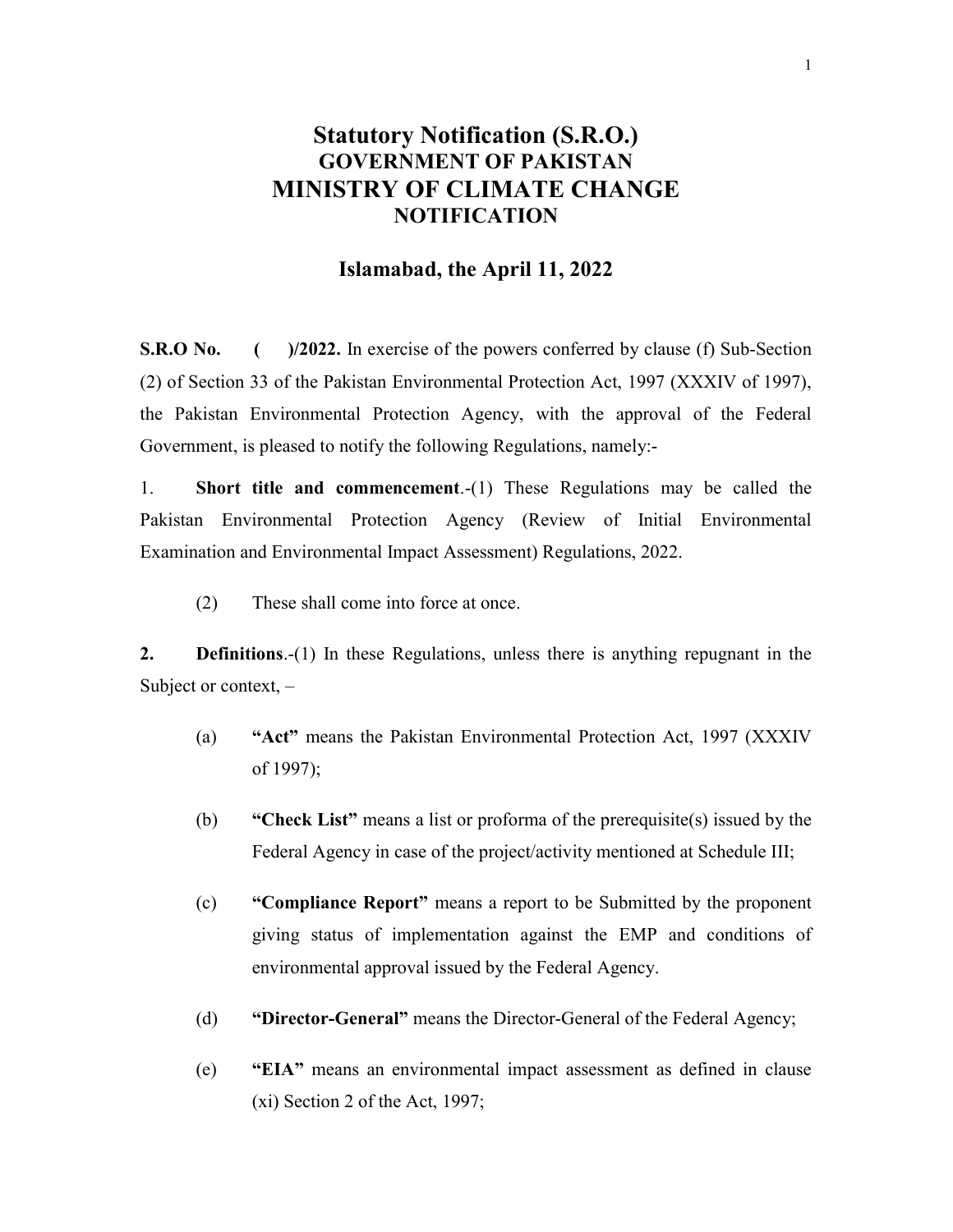- (f) "EMT" means a team notified by the Federal Agency to ascertain the project site at the time of Submission of report IEE/EIA/ Proforma/Checklist/REIA of and for compliance report monitoring.
- (g) "Environmental Consultant" means any person registered with the Federal Agency under Regulations 9(2) of the IEE/EIA Regulations 2022;
- (h) "Environmental Management Plan (EMP)" means Environmental Management Plan or Environmental Mitigation Plan;
- (i) "GPS" means the Global Positioning System used to identify the exit location of the site.
- (j) "IEE" means an Initial Environmental Examination as defined in clause (xxiv) Section 2 of the Act, 1997;
- (k) "REIA" means the Rapid Environmental Impact Assessment carried out in case of emergencies, accidents, disasters, epidemics, pandemics or any other emergency or untoward situation as and when declared by the Federal Government.
- (l) "Schedule" means a Schedule to these Regulations;
- (m) "SEA" means Strategic Environmental Assessment; and
- (n) "Section" means a Section of the Act, 1997;

 (2) All other words and expressions used in these Regulations but not defined shall have the same meanings as are assigned in the Act, 1997.

3. Scoping of the project.- Prior to initiate IEE or EIA or REIA or Checklist/Proforma, a scoping of the project will be carried out by the proponent with the Federal Agency.

4. Projects requiring an IEE.- A proponent of a project falling in any category listed in Schedule-I shall file an IEE with the Federal Agency, and the provisions of Section 12 of the Act, 1997 shall apply mutatis mutandis.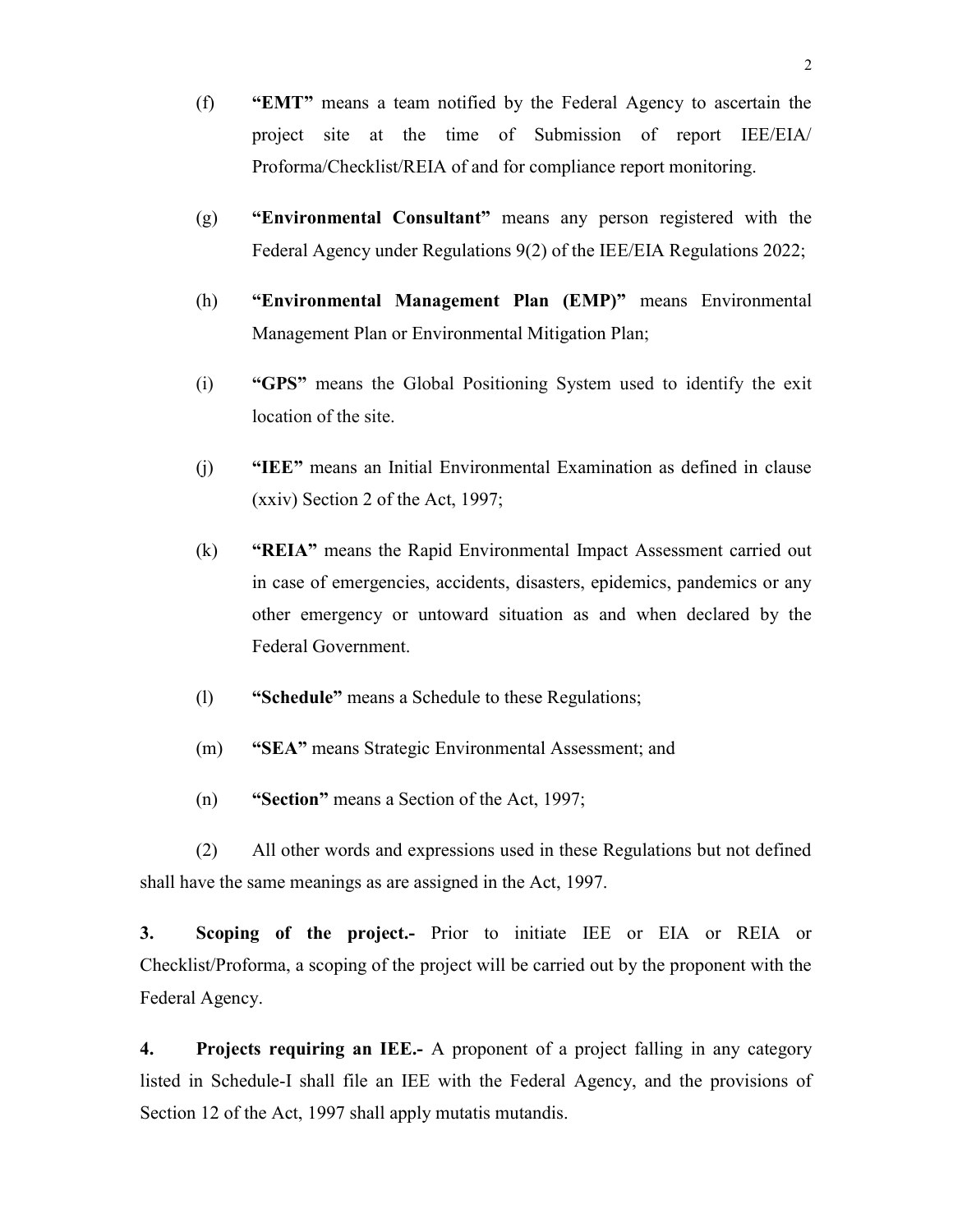5. Projects requiring an EIA. - A proponent of a project falling in any category listed in Schedule II shall file an EIA with the Federal Agency, and the provisions of Section 12 of the Act, 1997 shall apply mutatis mutandis.

6. Rapid Environmental Impact Assessment (REIA).- (1) In case of emergencies, accidents, disasters, epidemics, pandemics or any other emergency or untoward situation, the rapid environmental impact assessment of a project shall be carried out by the proponent in consultation with the Federal Agency.

(2) Where Sub-Regulation (1) is applicable, the procedure of filing of REIA shall be exempted from the time limits as mentioned in Regulation 12 of these Regulations.

(3) The REIA shall be Submitted on Proforma basis as per Schedule X.

7. Projects requiring a Checklist/Proforma.-(1) A project falling in any category listed in Schedule III shall file checklist/proforma mentioned at Schedule-X with the Federal Agency along with application for approval accompanied by an undertaking on an affidavit for projects not listed in Schedules I and II, and the provisions of Section 12 of the Act, 1997 shall apply to such project.

8. Other projects requiring an IEE or EIA or Checklist/Proforma.-(1) In addition to any category specified in Schedules I, II and III, a proponent of any of the following projects shall file,–

- (a) an EIA, if the project is likely to cause an adverse environmental effect;
- (b) for projects not listed in Schedules I, II and III in respect of which the Federal Agency has issued guidelines for construction and operation, an application for approval accompanied by an undertaking, an affidavit that the aforesaid guidelines shall be fully complied with.

(2) Notwithstanding anything contained in Sub-Regulation (1), the Federal Agency may direct the proponent of a project, whether or not listed in Schedule I or II or III, to file an IEE or EIA or Checklist/Proforma, for reasons to be recorded in such direction:

Provided that no such direction shall be issued without the recommendation in writing of the Environmental Assessment Advisory Committee constituted under Regulation 28.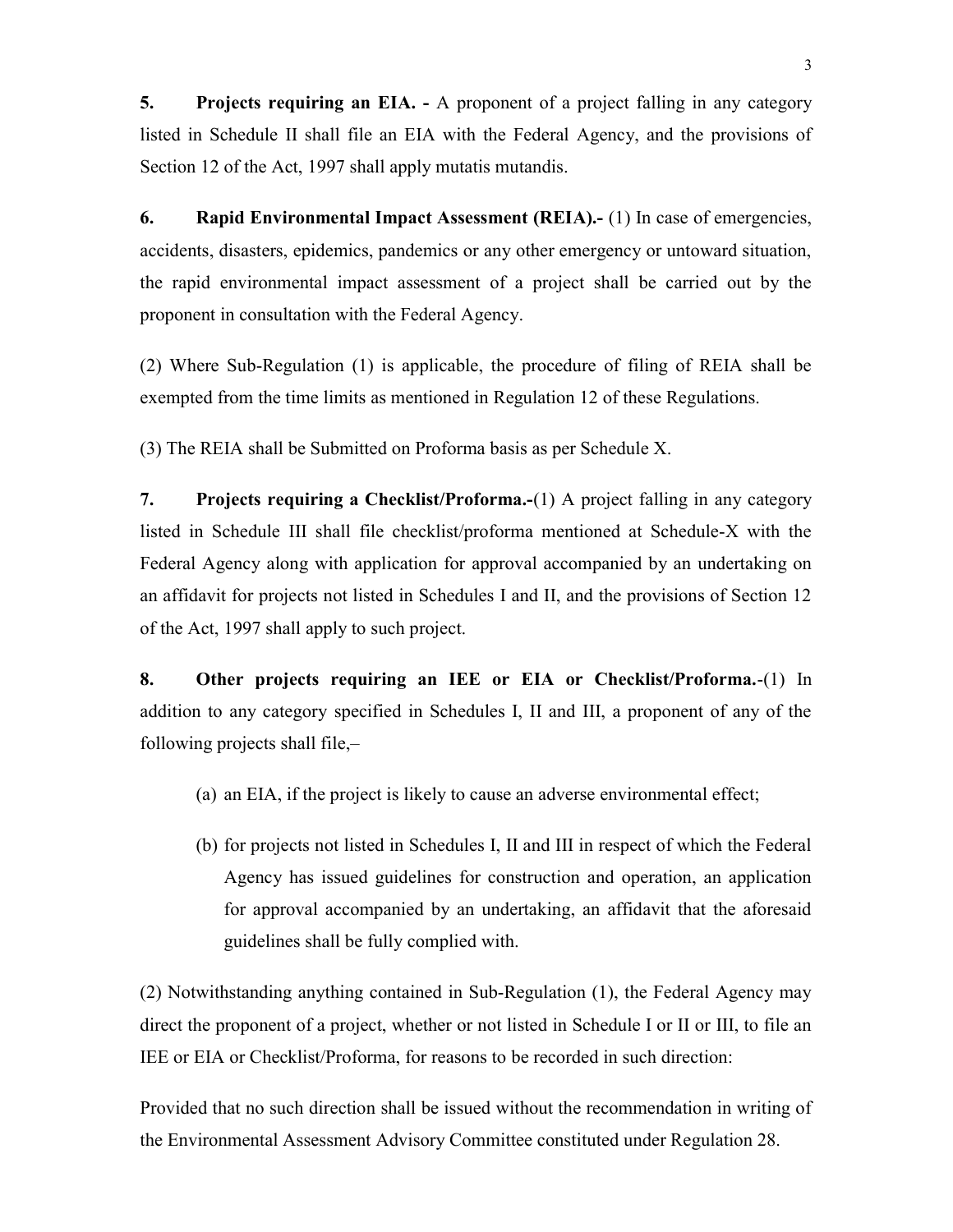(3) The provisions of Section 12 of the Act, 1997 shall apply to a project in respect of which an IEE or EIA or Checklist/Proforma is filed under Sub-Regulation (1) or (2).

9. Preparation of IEE and EIA and Checklist/Proforma.-(1) The Federal Agency may issue guidelines for preparation of IEE or EIA or Checklist/Proforma, including guidelines of general applicability, and sectoral guidelines indicating specific assessment requirements for planning, construction and operation of projects relating to the particular sector:-

- a) Where guidelines have been issued under Sub-Regulation (1), IEE or EIA or Checklist/Proforma shall be prepared, to the extent practicable, in accordance therewith and the proponent shall justify in IEE or EIA Checklist/Proforma any departure therefrom.
- b) The guidelines issued under Pakistan Environmental Protection Agency Review of Initial Environmental Examination and Environmental Impact Assessment Regulations, 2000 stands adopted.

 (2) All environmental consultant(s)/firm(s)/individual(s) shall be registered with Federal Agency to carry out IEE or EIA or Checklist/Proforma/REIA reports and the IEE or EIA Checklist/Proforma/REIA reports prepared by such environmental consultants on behalf of the proponents shall only be considered for review by the Federal Agency.

10. Fee.-(1) The proponent shall pay, at the time of Submission of an IEE or EIA or Checklist/Proforma/REIA a non-refundable review fee to be deposited in Clean Environment Fund of the Federal Agency, as per Schedule-IV.

(2) The proponent shall pay, at the time of renewal of environmental approval a nonrefundable renewal fee to the Federal Agency, as per Schedule-IV.

11. Filing of IEE or EIA or REIA or Checklist/Proforma.-(1) Seven paper copies and two electronic copies of an IEE or EIA or REIA or Checklist/Proforma shall be Submitted in the Federal Agency.or through electronic means as and when available

(2) Every IEE or EIA or REIA or Checklist/Proforma shall be accompanied by. –

(a) an application, in the form prescribed in Schedule V; and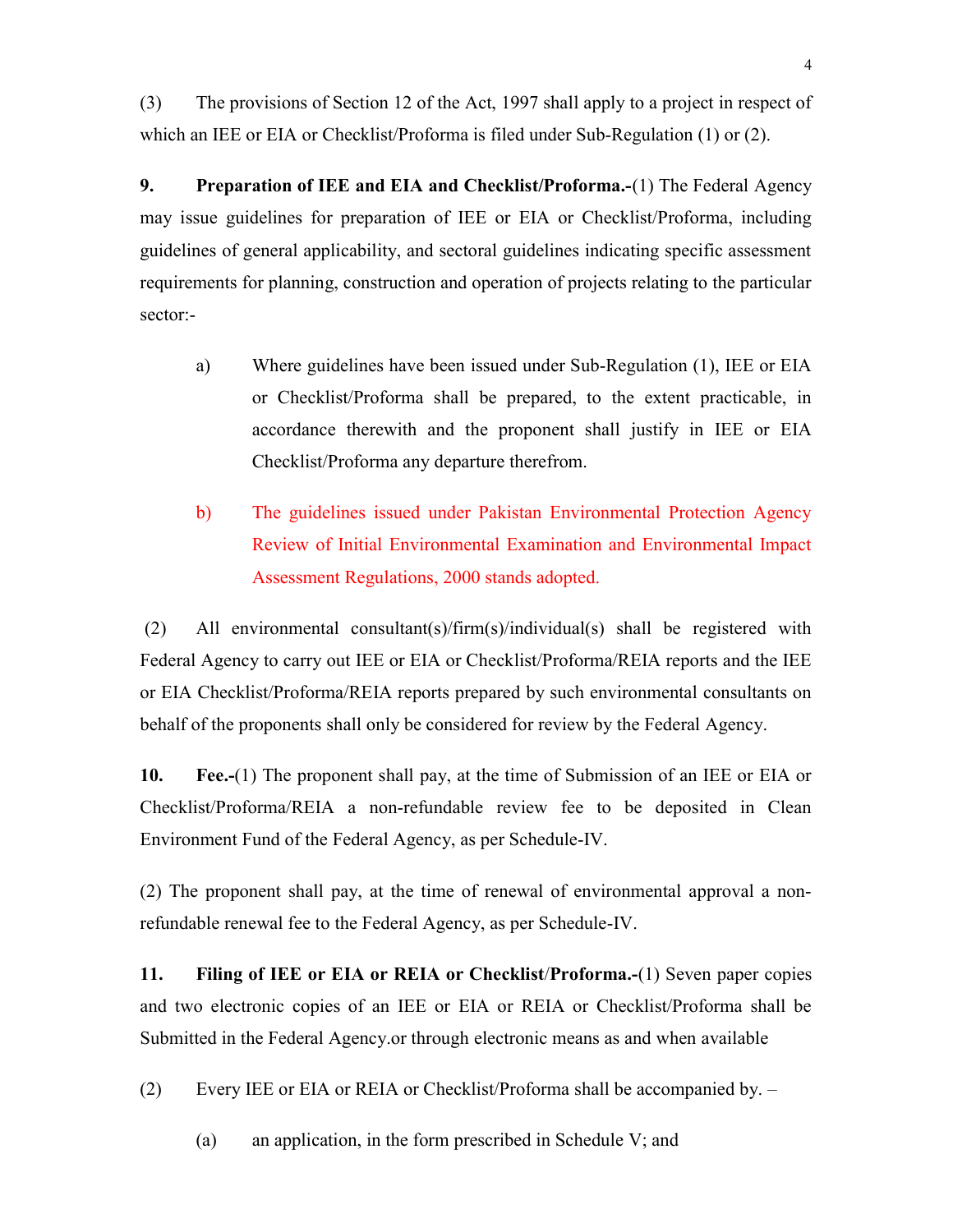- (b) copy of receipt showing payment of the fee;
- (c) copy of land ownership document or lease agreement as the case may be;
- (d) estimated cost of the project including land cost and infrastructure;
- (e) Layout plan and A2/A3 size colored map showing the vicinity of the project site with GPS coordinates;
- (f) No litigation certificate;
- (g) Any additional document required by the Federal Agency.

12. Preliminary Scrutiny.-(1) Within ten (10) working days of filing of the IEE or EIA or Checklist/Proforma, the Federal Agency shall:–

- (a) confirm that the IEE or EIA or Checklist/Proforma is complete for purposes of initiation of the review process; or
- (b) require the proponent to Submit such additional information as may be specified; or
- (c) return the IEE or EIA or Checklist/Proforma to the proponent for revision, clearly listing the points requiring further study and discussion.

(2) Notwithstanding anything contained in Sub-Regulation (1) the Federal Agency may require the proponent to Submit additional information at any stage during the review process.

13. Site Inspection Report: (1) The site inspection shall be carried out by Environmental Monitoring Team (EMT) notified the Federal Agency within 10 working days of the Submission of IEE/EIA/Proforma/Checklist.

(2) The site inspection report shall provide that IEE/EIA/Proforma/Checklist has been submitted in compliance with the Section 12 of the Act.

14. Public Participation.-(1) In the case of an EIA, the Federal Agency shall, simultaneously with issue of confirmation of completeness under clause (a) of Sub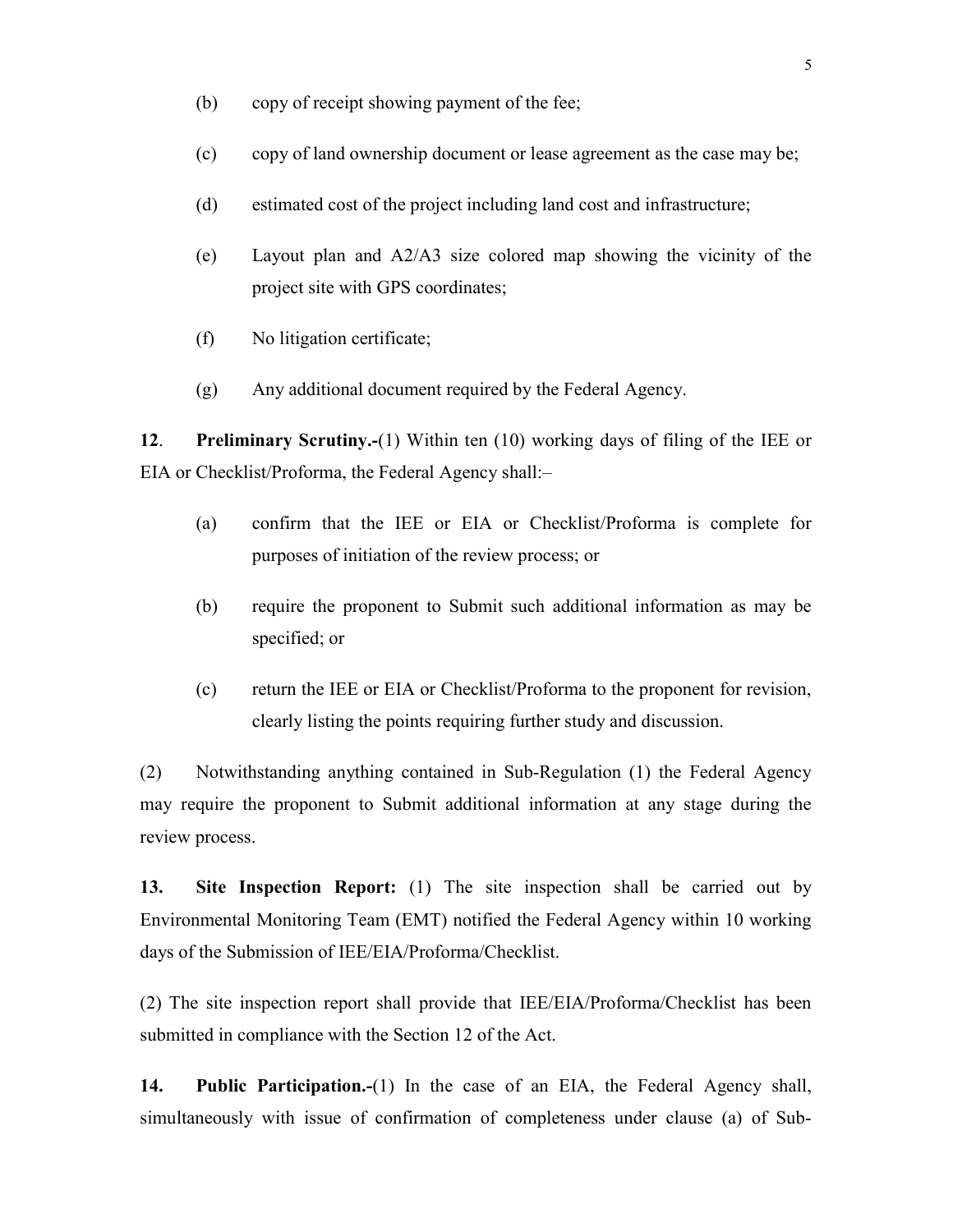Regulation (1) of Regulation 12, cause to be published in any English or Urdu national newspaper and in a local newspaper of general circulation in the project area , a public notice mentioning the type of project, its exact location, the name and address of the proponent and the places at which the EIA of the project can, Subject to the restrictions in Sub-Section (3) of Section 12, be accessed.

(2) The notice issued under Sub-Regulation (1) shall fix a date, time and place for public hearing of any comments on the project or its EIA.

(3) The date fixed under Sub-Regulation (2) shall be maximum thirty (30) days from the date of publication of the notice.

(4) The Federal Agency shall also ensure the circulation of the EIA to the concerned Government Agencies and solicit their comments thereon.

(5) All comments received by the Federal Agency from the public or any Government Agency shall be collated, tabulated and duly considered by it before decision on the EIA.

(6) The Federal Agency may issue guidelines indicating the basic techniques and measures to be adopted to ensure effective public consultation, involvement and participation in EIA assessment.

15. Review.-(1) The Federal Agency shall make every effort to carry out its review of the IEE or checklist/proforma within 45 days, the EIA within 90 days after issuance of confirmation of completeness under clause (a) of Sub-Regulation (1) of Regulation 12.

(2) In reviewing the IEE or checklist/proforma or EIA, the Federal Agency shall consult such committee of experts as may be constituted for the purpose by the Director General, and may also solicit views of the Environmental Assessment Advisory Committee, if any, constituted by the Federal Agency under Sub-Regulation (1) of Regulation 27.

(3) The Director General may, where consider it necessary, constitute a committee to inspect the site of the project and Submit its report on such matters as may be specified.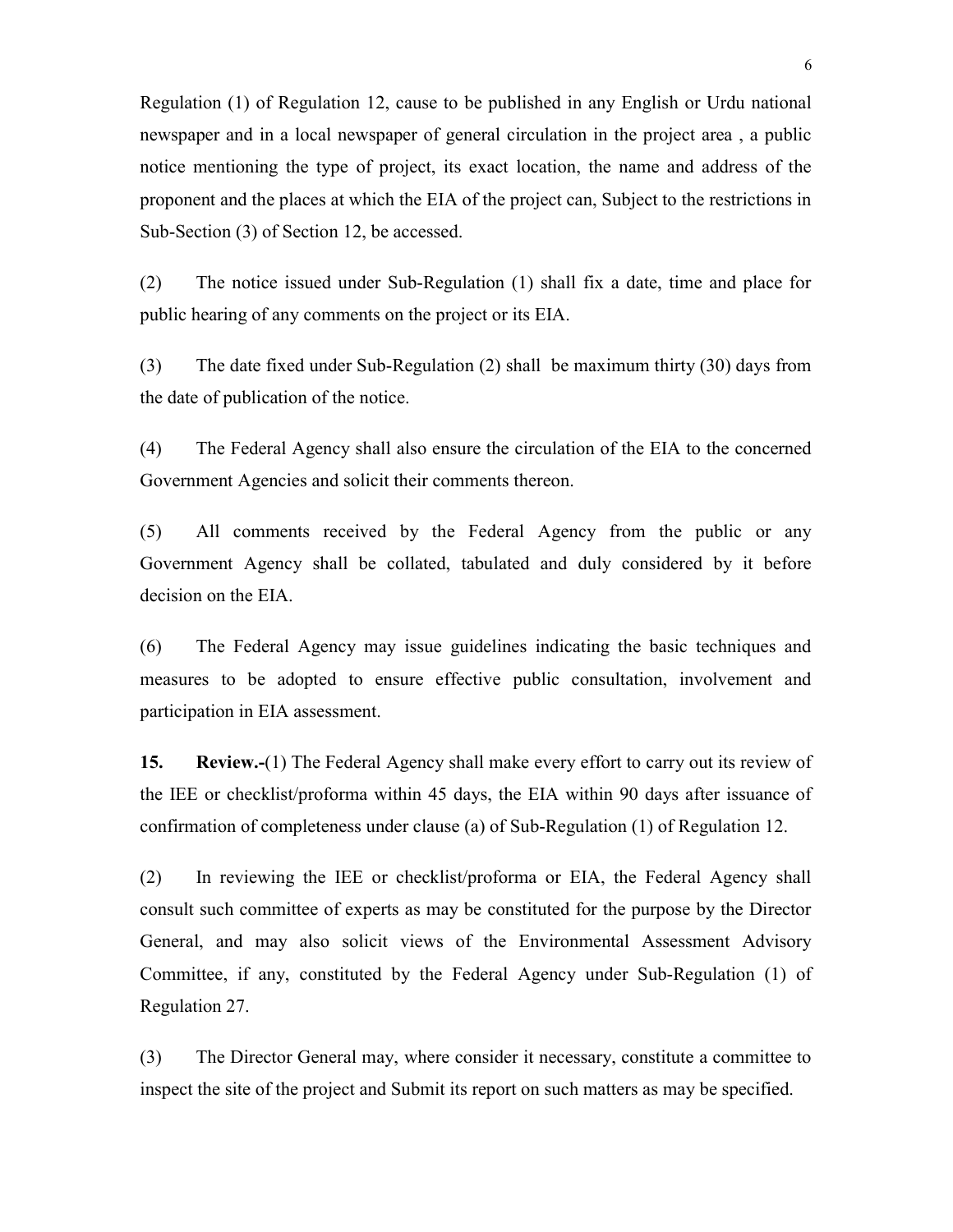(4) The review of EIA or IEE or Checklist/Proforma by the Federal Agency shall be based on quantitative and qualitative assessment of the documents and data furnished by the proponent, comments from the public and Government Agencies received under Regulation 14, and views of the committees mentioned in Sub-Regulations (2) and (3) above.

(5) The committee of expert as mentioned in Sub-Regulations (2) shall not be consists of more than five persons. The committee of expert shall be paid by the proponent for each review process as mentioned in Schedule IV.

16. Decision.- (1) On completion of the review, the decision of the Federal Agency shall be communicated to the proponent in the form prescribed in Schedule VI in the case of an IEE or Checklist/proforma, and in the form prescribed in Schedule VII in the case of an EIA.

(2) Decision on REIA shall be communicated to the proponent in accordance with the Schedule VI.

17. Conditions of Approval.-(1) Every approval of an IEE or Checklist/proforma or EIA shall, in addition to such conditions as may be imposed by the Federal Agency, be Subject to the condition that the project shall be designed and constructed, and mitigatory and other measures adopted, strictly in accordance with the IEE/Checklist/proforma/ EIA, unless any variation thereto have been specified in the approval by the Federal Agency.

(2) Where the Federal Agency accords its approval Subject to certain conditions, the proponent shall –

- (a) before commencing construction of the project, acknowledge acceptance of the stipulated conditions by executing an undertaking in the form prescribed in Schedule VIII;
- (b) before commencing operation of the project, obtain from the Federal Agency written confirmation that the conditions of approval, and the requirements in the IEE/Checklist/proforma /EIA relating to design and construction, adoption of mitigatory and other measures and other relevant matters, have been duly complied with.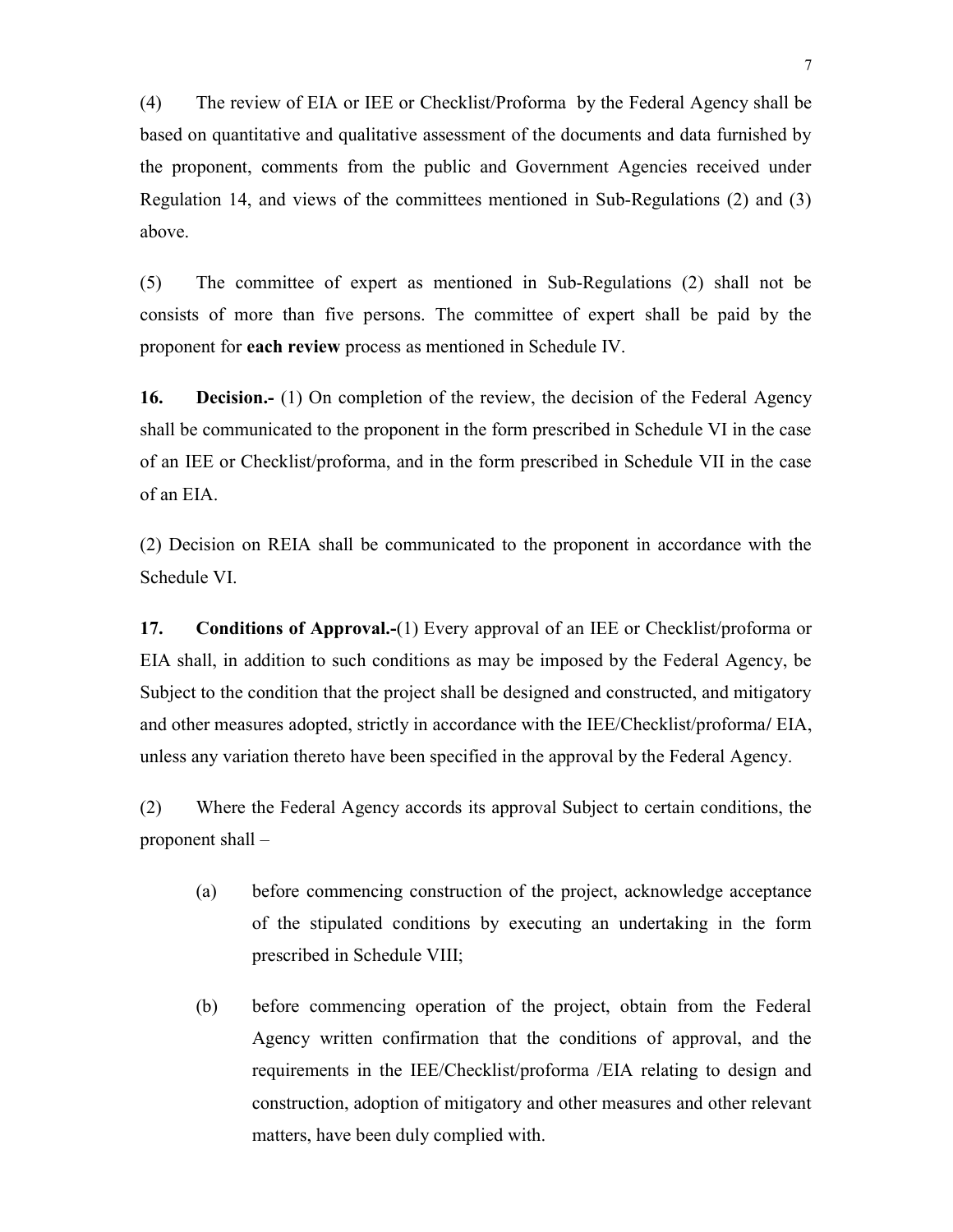18. Case closure due to non-responding.- (1) the Federal Agency may close the case if proponent does not Submit the reply within thirty (30) days of issuance of the acceptance or any other correspondence.

(2) in case of closure, the proponent has to resubmit fresh case under these Regulations.

19. Confirmation of Compliance.-(1) The request for confirmation of compliance under clause (b) of Sub-Regulation (2) of Regulation 17 shall be accompanied by an Environmental Management Plan indicating the measures and procedures proposed to be taken to manage or mitigate the environmental impacts for the life of the project, including provisions for monitoring, reporting and auditing.

(2) The Federal Agency may require an Environmental Audit against conditional approval during the operation phase of the project or otherwise.

(3) Where a request for confirmation of compliance is received from a proponent, the Federal Agency may carry out such inspection of the site and plant and machinery and seek such additional information from the proponent as it may deem fit.

20. Deemed Approval.- The four-month period for communication of decision stipulated in Sub-Section (4) of Section 12 shall commence from the date of filing of an IEE or proforma/check list or EIA in respect of which confirmation of completeness is issued by the Federal Agency under clause (a) of Sub-Regulation (1) of Regulation 12.

21. Extension in Review Period. - Where the Federal Government in any particular case extends the period of four months for communication of its approval under Sub-Section 5 of Section 12, it shall, in consultation with the Federal Agency, indicate the various steps of the review process to be taken during the extended period, and the estimated time required for each step.

22. Validity Period of Approval.-(1) The approval accorded by the Federal Agency under Section 12 read with Regulation 16 shall be valid, for commencement of construction, for a period of three years from the date of issue.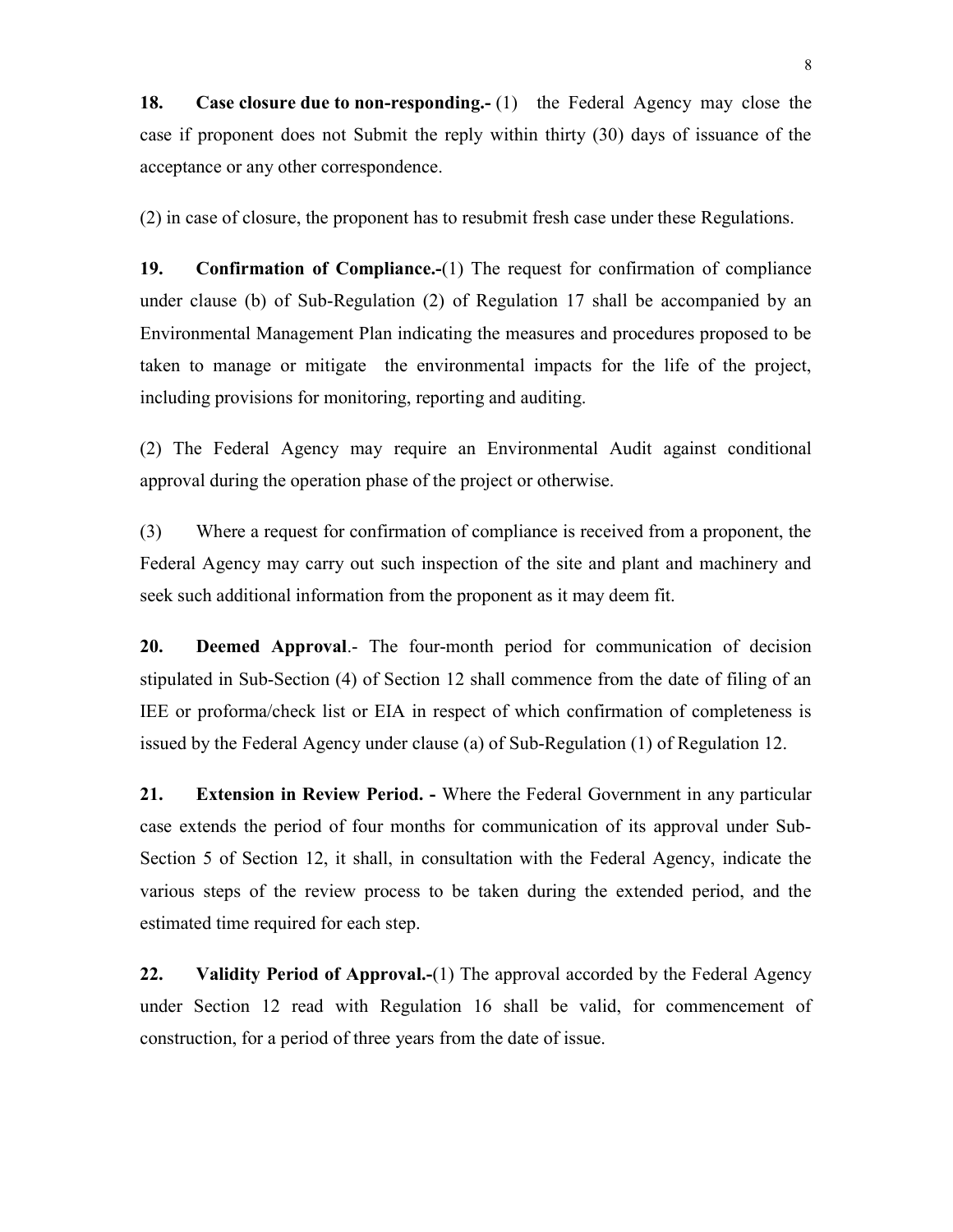(2) If construction is commenced during the initial three year validity period, the validity of the approval shall stand extended for a further period of three years from the date of issue.

(3) After issue of confirmation of compliance, the approval shall be valid for a period of three years from the date thereof.

(4) The proponent may apply to the Federal Agency for extension in the validity periods mentioned in Sub-Regulations (1), (2) and (3), which may be granted by the Federal Agency in its discretion for such period not exceeding three years at a time, if the conditions of the approval do not require significant change:

Provided that the Federal Agency may require the proponent to Submit a fresh IEE or proforma/check list or EIA, if in its opinion changes in location, design, construction and operation of the project so warrant.

23. Entry and inspection.-(1) For purposes of verification of any matter relating to the review or to the conditions of approval of an IEE or Checklist/proforma or EIA prior to, during or after commencement of construction or operation of a project, the staff of the Federal Agency, duly authorized by the Director General, shall be entitled to enter into and inspect the project site, factory building and plant and equipment installed therein.

(2) The proponent shall ensure full cooperation of the project staff at site to facilitate the inspection, and shall provide such information as may be required by the Federal Agency for this purpose and pursuant thereto.

24. Monitoring.-(1) After issuance of approval, the proponent shall Submit a report to the Federal Agency on completion of construction of the project.

(2) After issuance of confirmation of compliance, the proponent shall Submit the biannual report summarizing operational performance of the project, with reference to the conditions of approval and maintenance and mitigatory measures adopted by the project.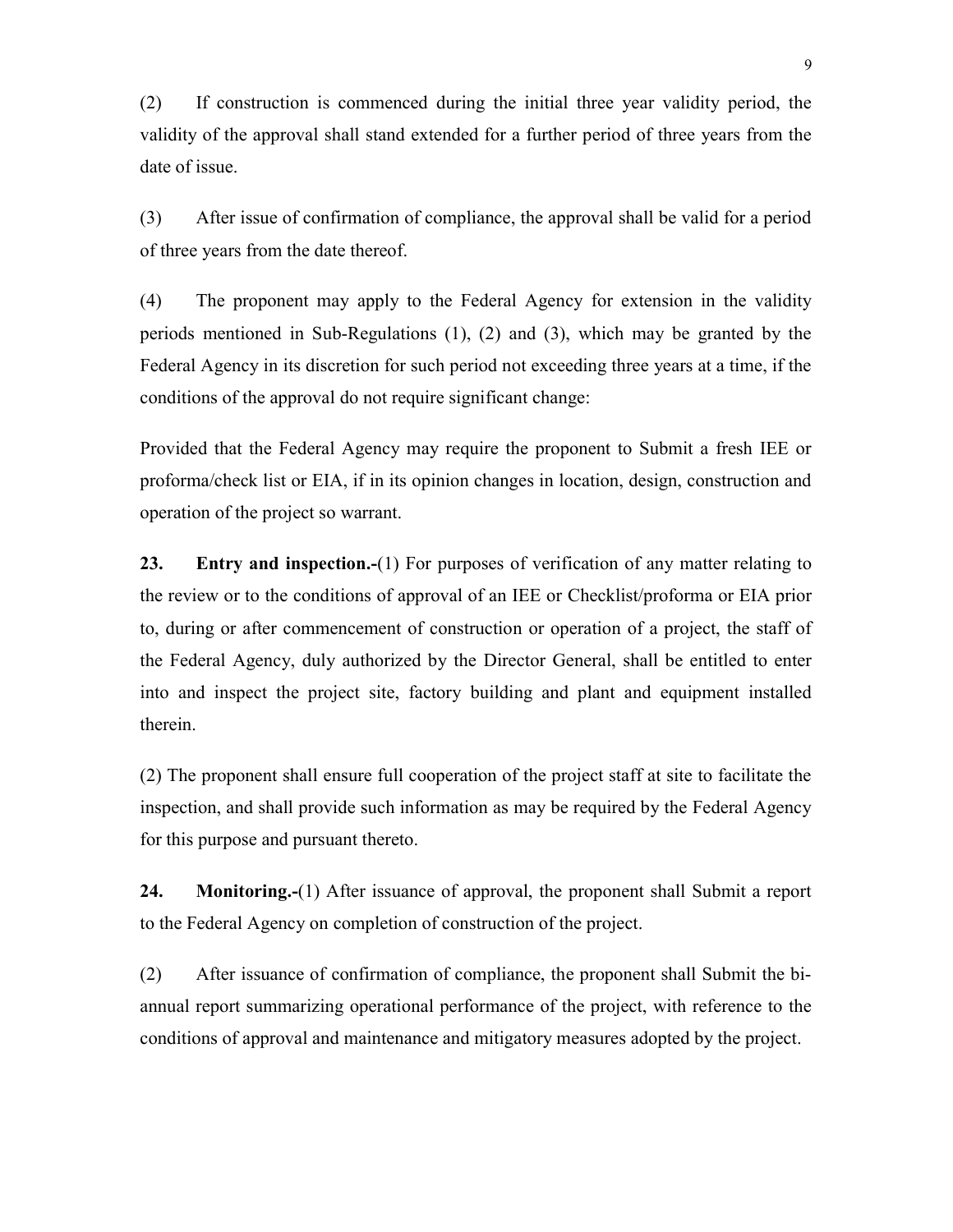(3) To enable the Federal Agency to effectively monitor compliance with the conditions of approval, the proponent shall furnish such additional information as may required by the Federal Agency.

25. Cancellation of Approval.-(1) Notwithstanding anything contained in these Regulations, if, at any time, on the basis of information or report received or inspection carried out, the Federal Agency is of the opinion that the conditions of an approval have not been complied with, or that the information supplied by a proponent in the approved IEE or Checklist/proforma or EIA is incorrect, it shall issue notice to the proponent to show cause, within two weeks of receipt thereof, why the approval should not be cancelled.

(2) If no reply is received or if the reply is considered unsatisfactory, the Federal Agency may, after giving the proponent an opportunity of being heard:

- (i) require the proponent to take such measures and to comply with such conditions within such period as it may specify, failing which the approval shall stand cancelled; or
- (ii) cancel the approval.

(3) On cancellation of the approval, the proponent shall cease construction or operation of the project forthwith and shall obtain the fresh Environmental Approval of the project.

(4) The Director General may restore the approval upon Submission of written request by the proponent.

Provided that.-

- (a) The proponent fulfills the conditions of environmental approval and addresses the reasons of cancellation mentioned in the cancellation order.
- (b) No restoration order will be issued unless the proponent deposits the double fee applicable in that vary category of case for environmental approval.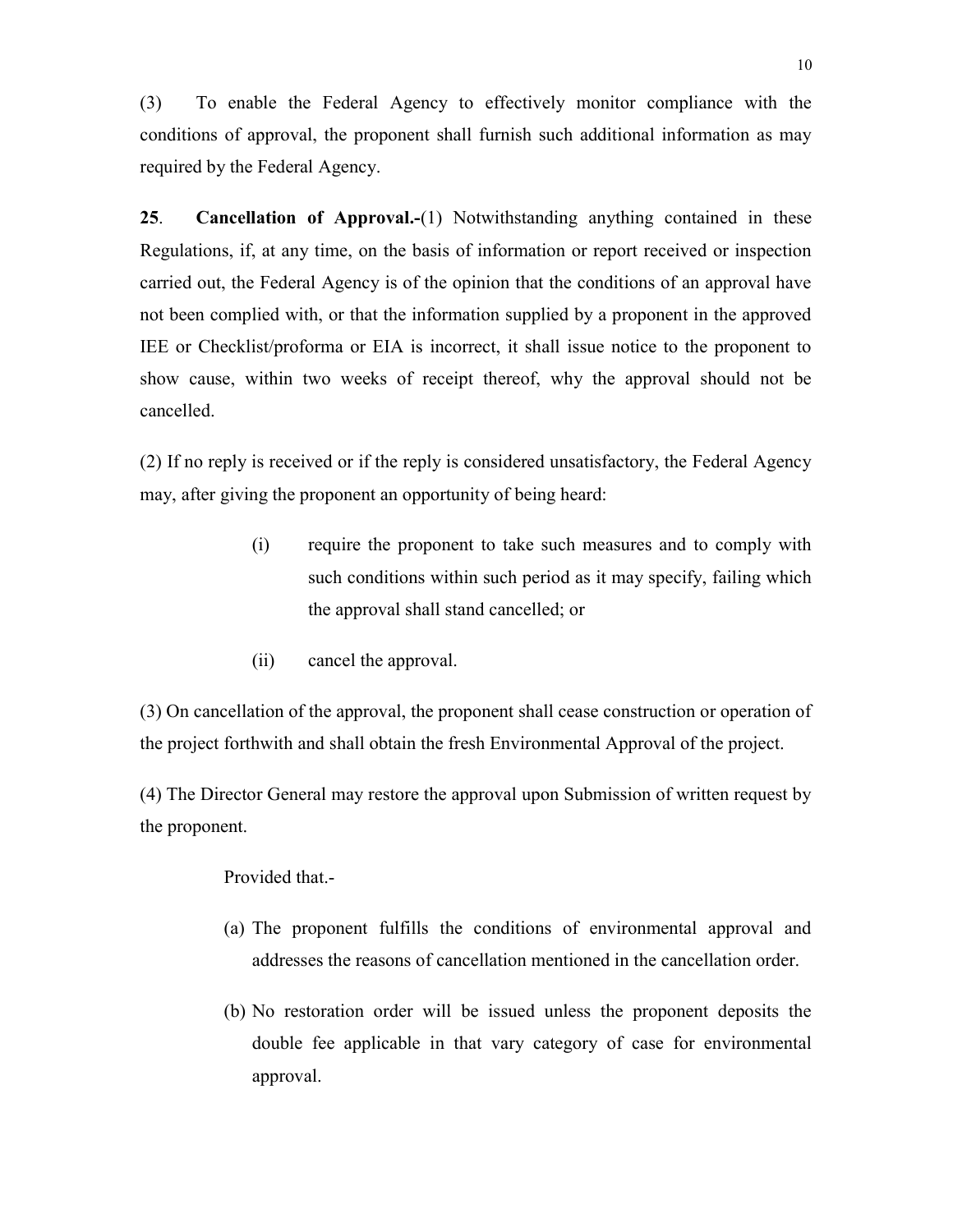(c) The proponent shall be imposed penalty as per Sub-Section (1) of Section 17 of the Act.

(5) Action taken under this Regulation shall be without prejudice to any other action that may be taken against the proponent under the Act or Regulations or any other law for the time being in force.

26. Registers of IEE and Checklist/Proforma and EIA Projects.- Separate Registers either electronic or otherwise to be maintained by the Federal Agency for IEE or proforma/check list or EIA under Sub-Section (7) of Section 12 shall be in the form prescribed in Schedule IX.

27. Environmentally Sensitive Areas.-(1) The Federal Agency may by notification in the Official Gazette, designate an area to be environmentally sensitive areas.

(2) Notwithstanding anything contained in Regulations 3, 4 and 5, the proponent of a project situated in an environmentally sensitive area shall be required to file an EIA with the Federal Agency.

(3) The Federal Agency may from time to time issue guidelines to assist proponents and other persons involved in the environmental assessment process to plan and prepare projects located in environmentally sensitive areas.

(4) Where guidelines have been issued under Sub-Regulation (3), the projects shall be planned and prepared, to the extent practicable, in accordance therewith and any departure therefrom justified in the EIA pertaining to the project.

28. Environmental Assessment Advisory Committee.-(1) For purposes of rendering advice on all aspects of environmental assessment, including guidelines, procedures and categorization of projects, the Director-General shall constitute an Environmental Assessment Advisory Committee comprising –

| (a) | Director EIA, Federal Agency                 | Chairman |
|-----|----------------------------------------------|----------|
| (b) | One Representative of each concerned sector  |          |
|     | including industry, civil society,           |          |
|     | legal expert, and any other expert (Co-opt). | Members  |
| (c) | Representative from Academia                 | Member   |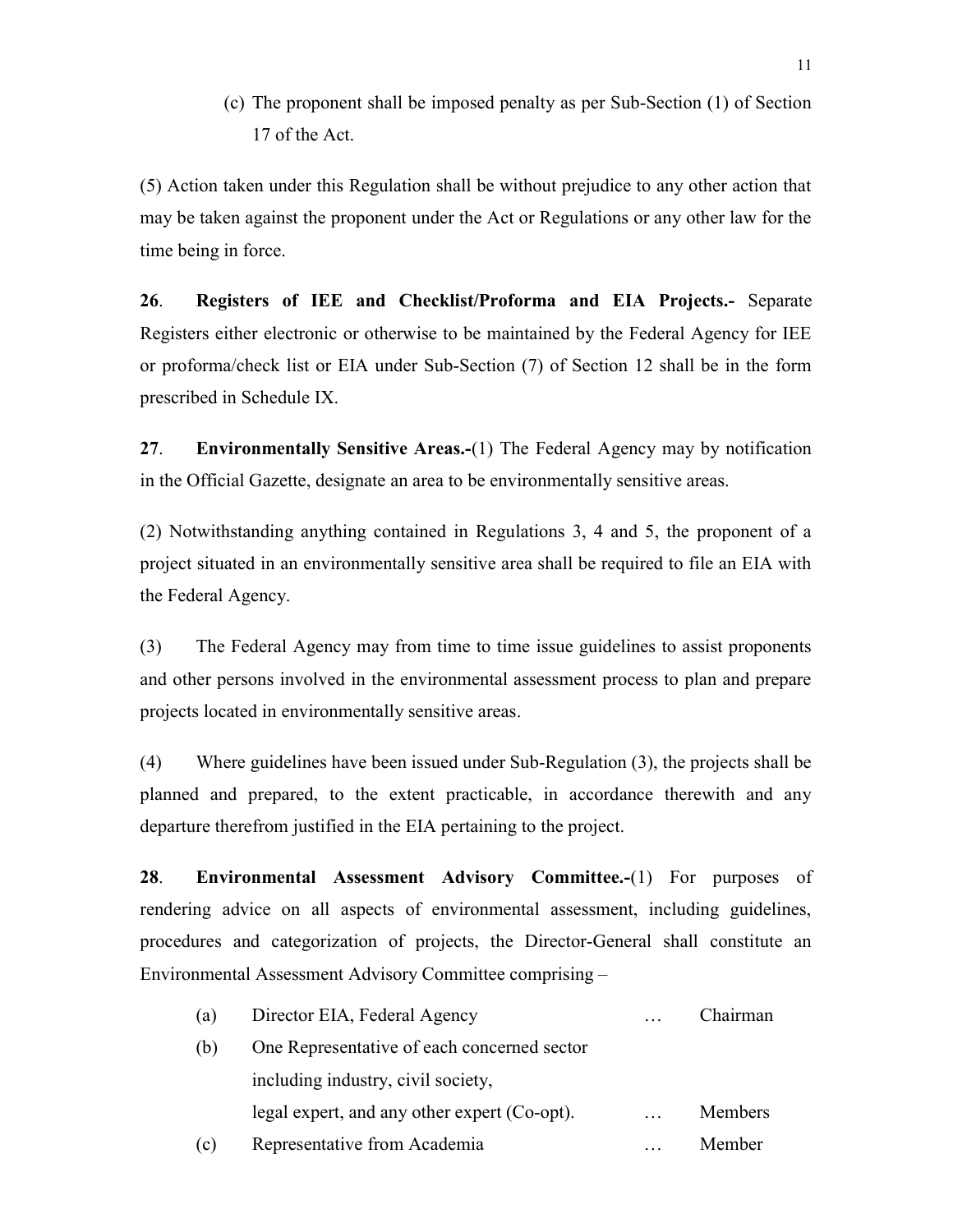(d) Deputy Director (EIA/Mont.) …Member/Secretary

(2) The quorum of the Environmental Assessment Advisory Committee shall be four.

29. Other Approvals. - Issue of an approval under Section 12 read with Regulation 16 shall not absolve the proponent of the duty to obtain any other approval or consent that may be required under any other law for the time being in force.

30. Repeal, Savings and Succession.- (1)The Pakistan Environmental Protection Agency Review of Initial Environmental Examination and Environmental Impact Assessment Regulations, 2000 is hereby repealed.

(2) Notwithstanding the repeal of the Pakistan Environmental Protection Agency Review of Initial Environmental Examination and Environmental Impact Assessment Regulations, 2000, any orders passed , notification issued, approval granted, action taken, proceeding commenced, right acquired liabilities incurred, penalties, rates, fee or charges levied, things done or action taken under any provision of that Regulations shall, so far as they are not inconsistent with the provision of this Regulations, be deemed to have been made, passed, issued, approval granted, commenced, acquired, incurred, levied, done or taken under this Regulations.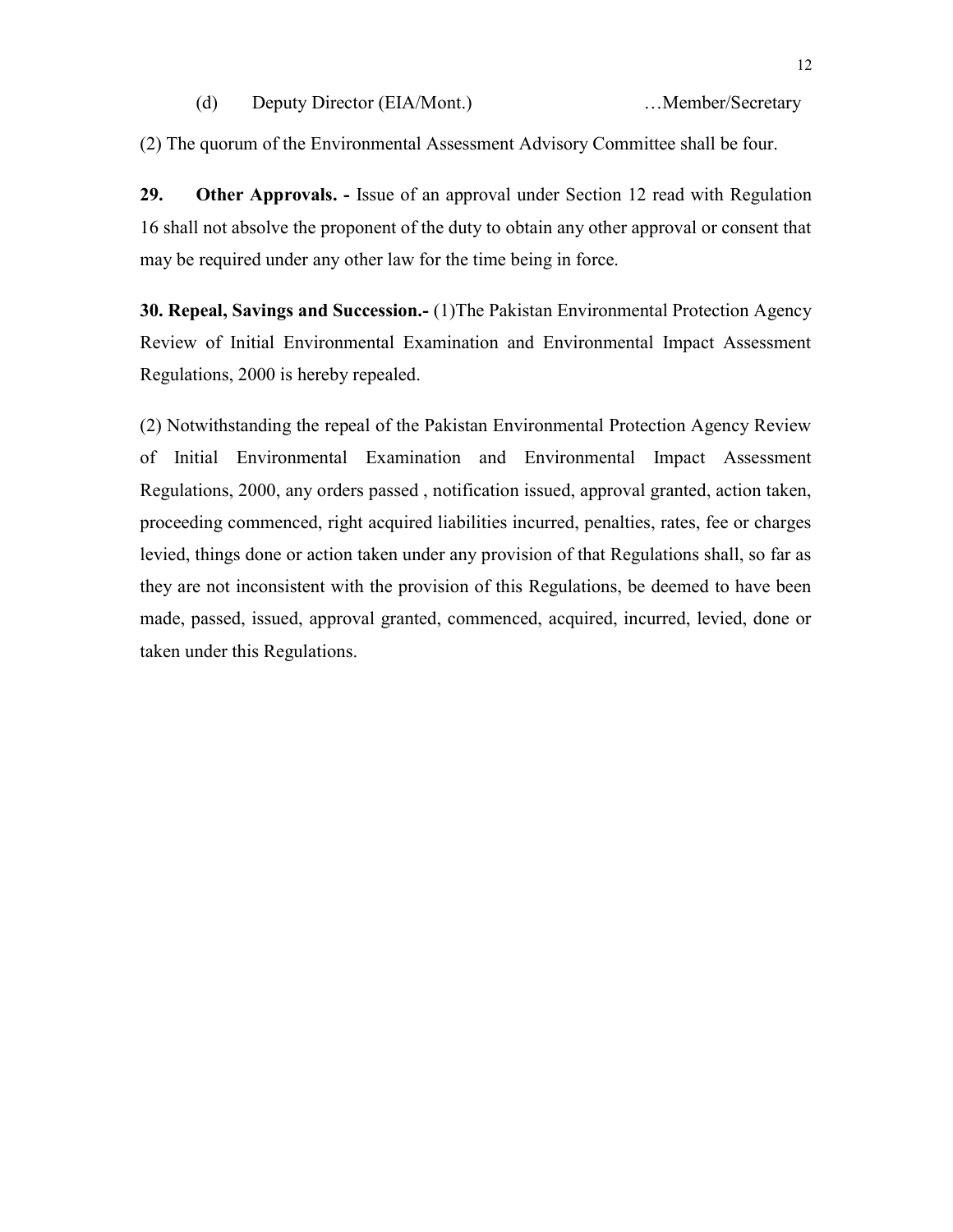### SCHEDULE (I) [See Regulation 4] List of projects requiring an IEE

#### A. Agriculture, Livestock and Fisheries, etc.

- 1. Poultry, Control Shed, layer form, hatchery, feed mills, livestock, stud and fish farms with total cost more than 50 million rupees.
- 2. Poultry meat processing unit, Frozen Poultry/meat outlets and warehouses with total cost more than 50 million rupees.
- 3. Dairy Farms with total cost more than 50 million rupees.
- 4. Slaughter houses with total cost more than 50 million rupees.
- 5. Construction of Silos. Projects involving repacking, formulation or warehousing of agricultural products (Produce from agriculture only)
- 6. Fruit and Vegetable Processing.
- 7. Fruit and Vegetable market.

### B. Energy

- 1. Hydroelectric power generation less than 50 MW.
- 2. Combining Cycle power plants (both oil & natural gas field) less than 50 MW.
- 3. Transmission lines up to than 11 KV
- 4. Oil and gas transmission systems
- 5. Waste-to-energy generation projects
- 6. Gas fired power plant up to 50 MW.
- 7. Oil and gas 2-D Seismic Survey.
- 8. Coal fuel power plants < 1MW.
- 9. Alternate/ Renewable energy projects up to 50 MW (including solar, wind and biogas)

### C. Manufacturing and processing

- 1. Ceramics and glass units with total cost more than Rs.50 million.
- 2. Food processing industries including Floor Mills, Rice Mills, Ghee / Oil Mills, sugar mills, beverages, milk and dairy products, with total cost more than Rs.100 million.
- 3. Man-made fibers and resin projects with total cost more than Rs.100 million.
- 4. Manufacturing of apparel, cotton spinning mills, woolen mills, weaving mills including dyeing and printing, with total cost more than Rs.25 million.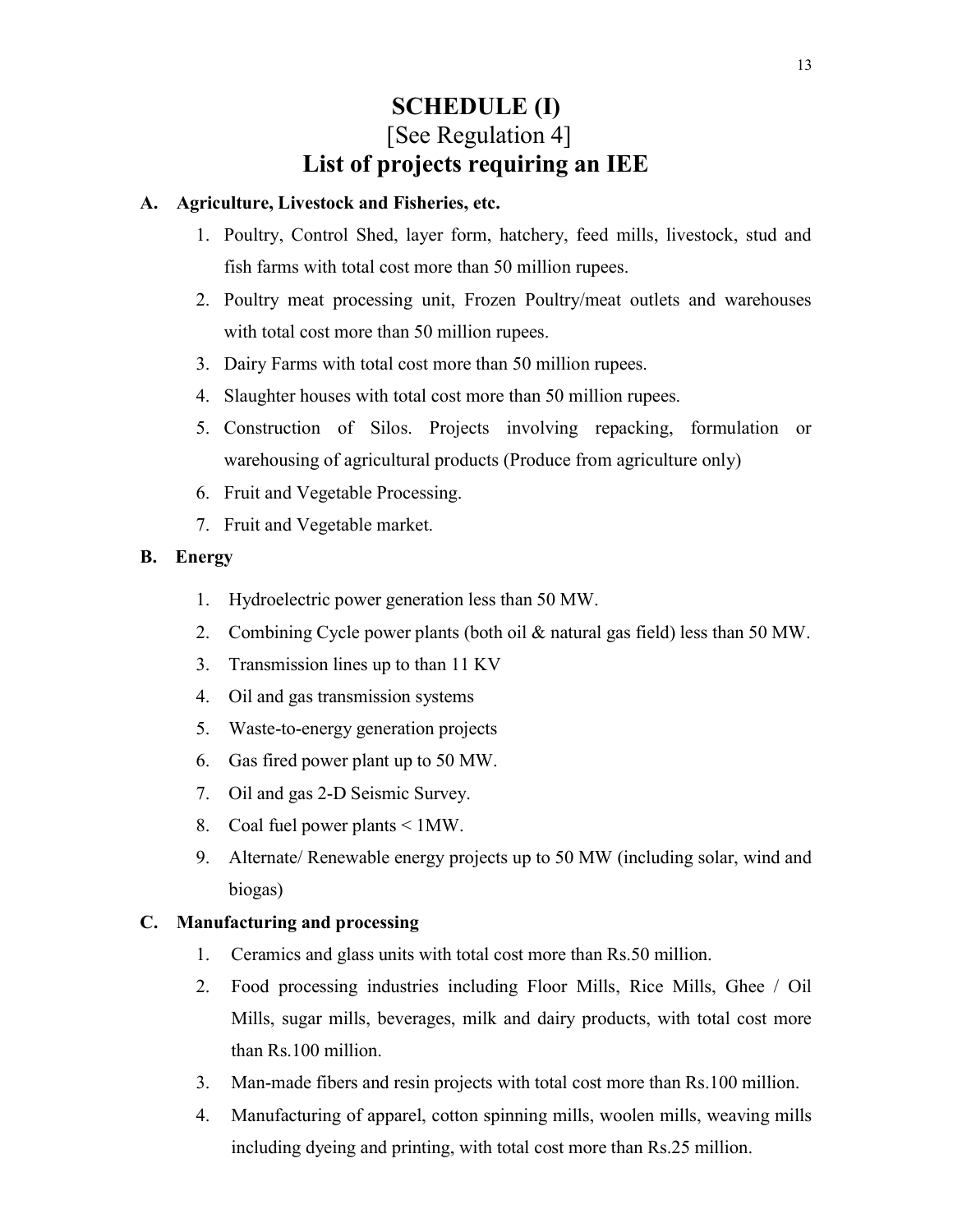- 5. Wood products with total cost more than 25 million rupees.
- 6. Marble units with total cost of more than 50 million rupees.
- 7. Pharmaceutical units cost more than 50 million.
- 8. Lime kilns, Ice factories and cold storages with total cost of less than 100 million rupees.

### D. Mining and mineral processing

- 1. Commercial extraction of sand, gravel, limestone, clay, sulphur and other minerals not included in Schedule II with total cost more than 100 million rupees.
- 2. Crushing, grinding and separation processes including stone crushing and marble cutting.
- 3. Smelting plants with total more than than Rs.50 million.

### E. Transport/ Communication

- 1. Construction of roads (except highways, Motorways, expressways, maintenance, rebuilding or reconstruction of existing roads) with total cost less than 100 million rupees.
- 2. Ports and harbor development for ships less than 500 gross tons.
- 3. Construction and expansion of Bus Terminals / railways platforms with total cost of less than 50 million rupees.

### F. Water management, dams, irrigation and flood protection

- 1. Dams and reservoirs with storage volume more than 50 million cubic meters of surface area less than 8 square kilometers
- 2. Irrigation and drainage projects serving up to 15,000 hectares
- 3. Tube wells constructions for Agriculture / Irrigation purposes with total cost of 20 million rupees.
- 4. Small-scale irrigation systems with total cost more than 100 million rupees.
- 5. Construction in lining of water courses.

### G. Water supply and treatment

1. Water supply schemes and treatment plants with total more than 200 million rupees.

### H. Waste disposal

1. Waste (non-hazardous) disposal facility for domestic or industrial wastes, with annual capacity more than 10,000 cubic meters.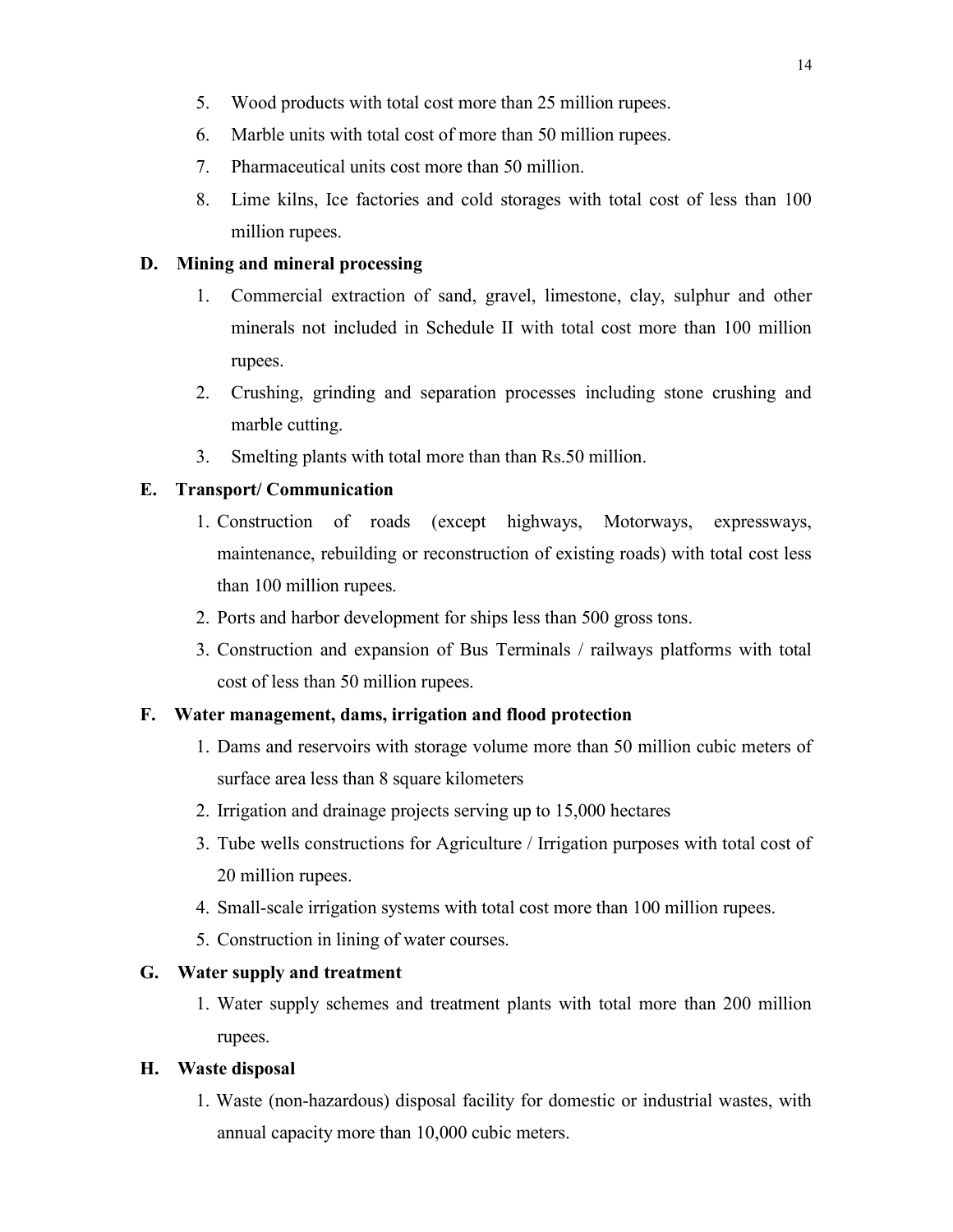#### I. Construction, urban development and tourism projects

- 1. Public facilities with significant off-site impacts (e.g. hospital wastes, public).
- 2. Development of parks, play grounds, clubs, etc, having cost of more than 50 million rupees.
- 3. Internal urban roads construction including rehabilitation / improvement of existing road (street or gali), with same alignments and street light development with cost less than 500 million rupees.
- 4. Commercial / offices high rise buildings 07 to 15 stories excluding basements depending on location if exists in cluster.
- 5. Residential / commercial high rise apartments 07 to 15 stories excluding basements depending on location if exists in cluster.
- 6. Pathological laboratories sample collection units BHU, RHC and another facility creating hazardous waste.

#### J. Other projects

Any other project for which filing of an IEE is required by the Federal Agency under Sub-Regulation (2) of Regulations 5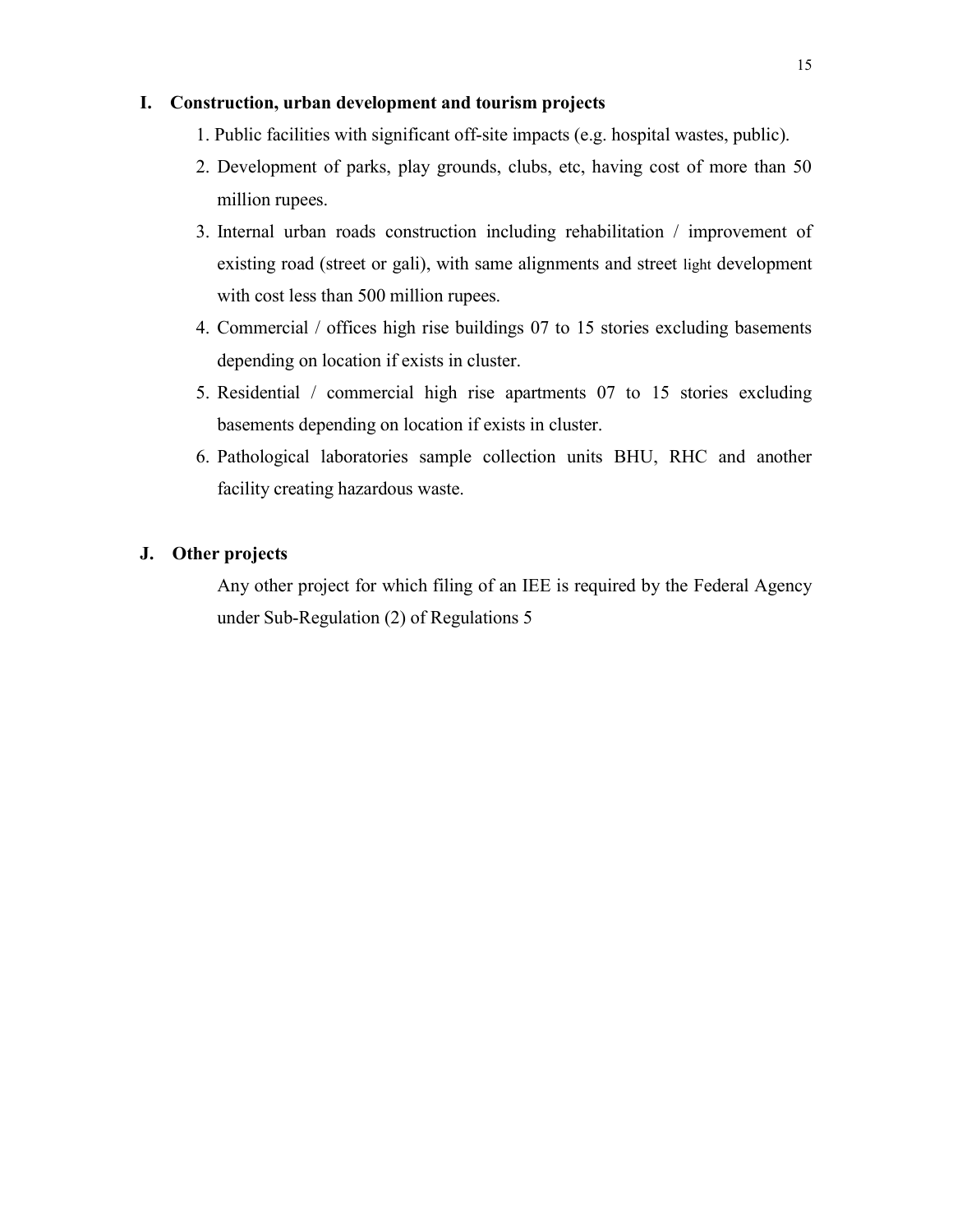# SCHEDULE (II) [See Regulation 4] List of projects requiring an EIA

#### A. Energy

- 1. Oil and gas extraction projects including exploration, production, gathering systems, separation and storage.
- 2. Hydroelectric power generation over 50 MW.
- 3. Thermal power generation over 50 MW.
- 4. Transmission lines (11 KV and above).
- 5. Up gradation of Transmission lines (11 KV and above).
- 6. Nuclear power plans.
- 7. Petroleum refineries.
- 8. Wind power plants over 100 MW.
- 9. Combine cycle power plants (both Oil & Natural Gas Fired) over 100 MW.
- 10. Gas fired power plant over 100 MW.
- 11. Up gradation of Grid stations.
- 12. Coal fired power plants of 1MW/LNG/LPG storage facilities.

#### B. Manufacturing and processing

- 1. Cement plants.
- 2. Chemicals projects.
- 3. Fertilizer plants.
- 4. Food processing industries including sugar mills, beverages, milk and dairy products, with total cost of Rs.100 million and above.
- 5. Industrial estates (including export processing zones).
- 6. Man-made fibers and resin projects with total cost of 100 million rupees and above.
- 7. Pesticides (manufacture or formulation).
- 8. Petrochemicals complex.
- 9. Synthetic resins, plastics and man- made fibers, paper and paperboard, paper pulping, plastic products, textiles (except apparel),printing and publishing, paints and dyes, oils and fats and vegetable ghee projects, with total cost more than Rs.50 million.
- 10. Tanning and leather finishing projects.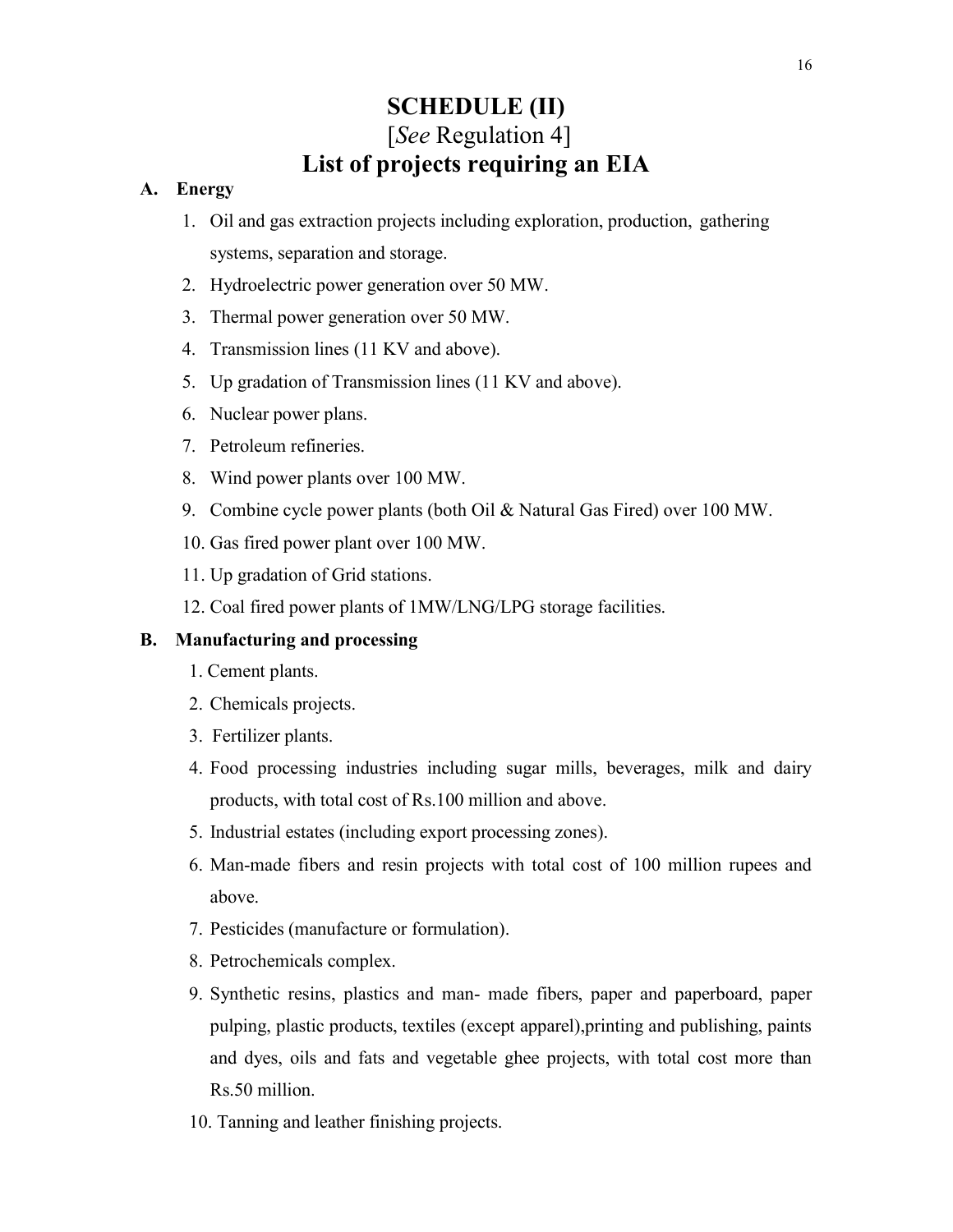### C. Mining and mineral processing

- 1. Mining and processing of coal, gold, copper, sulphur and precious stones.
- 2. Mining and processing of major non-ferrous metals, iron and steel rolling.
- 3. Smelting plants with total cost of 100 million rupees and above.

#### D. Transport

- 1. Airports
- 2. Construction of roads (except highways, Motorways, expressways, maintenance, rebuilding or reconstruction of existing roads) with total cost of 100 million rupees and above
- 3. Ports and harbor development for ships of 500 gross tons and above.
- 4. Railway works
- 5. Construction and expansion of Bus Terminals / Railways platforms including construction / rehabilitation of berths / jetties / sea port terminals with total cost of 100 million rupees and above.

#### E. Water management, dams, irrigation and flood protection

- 1. Dams and reservoirs with storage volume of 50 million cubic meters and above or surface area of 8 square kilometers and above
- 2. Irrigation and drainage projects serving 15,000 hectares and above.

#### F. Water supply and treatment

1. Water supply schemes and treatment plants with total cost of 100 million rupees and above.

### G. Waste Disposal

- 1. Waste disposal and/or storage of hazardous or toxic wastes (including landfill sites, incineration of hospital toxic waste).
- 2. Waste disposal facilities for domestic or industrial wastes, with annual capacity more than 10,000 cubic meters.
- 3. Sewerage system scheme.
- 4. Waste water treatment plants.

#### H. Construction, urban development and tourism projects

- 1. Housing scheme.
- 2. Urban development projects.
- 3. Hospitals.
- 4 Land use studies and urban plans (large cities).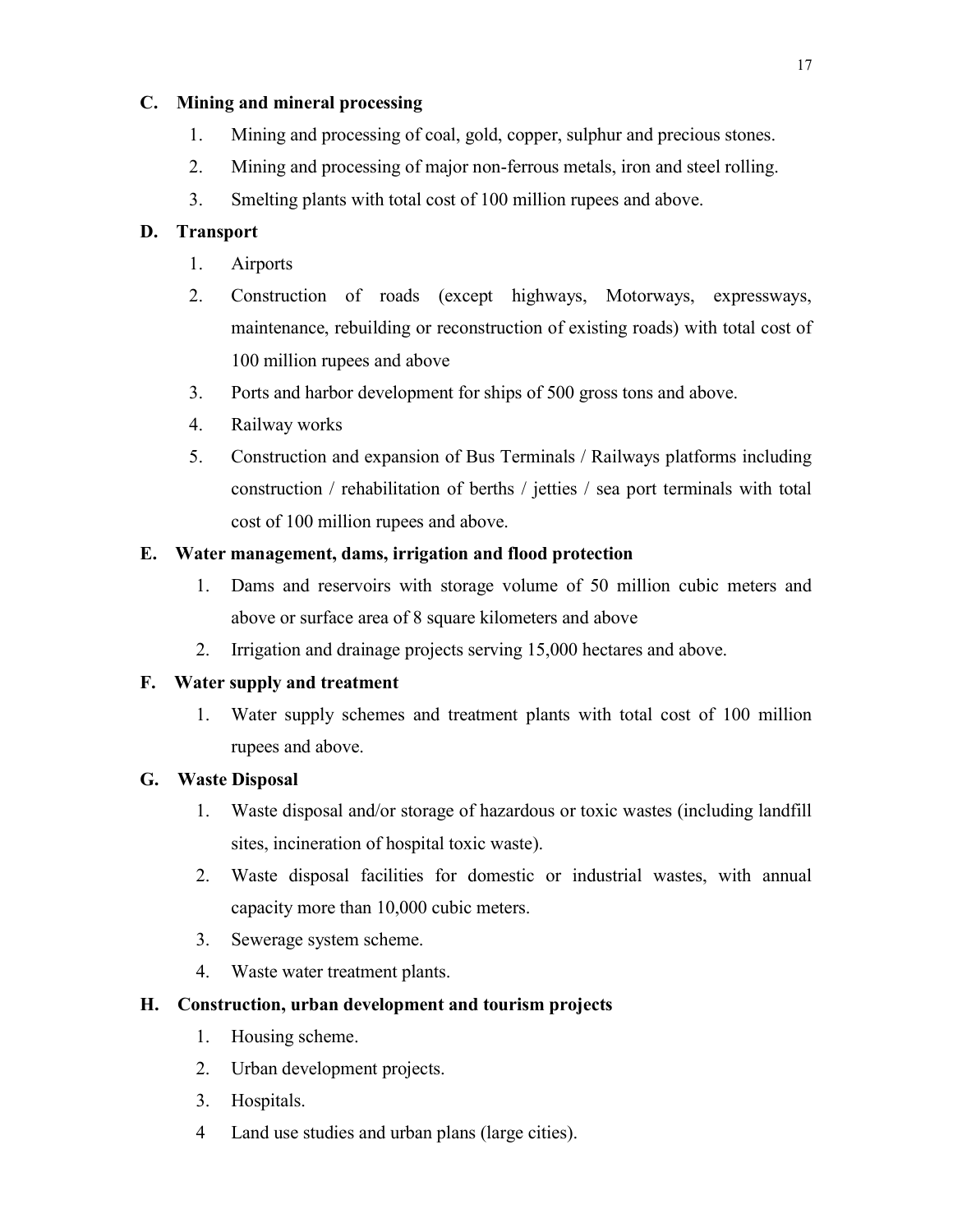- 5. Large-scale tourism development projects with total cost more than Rs.50 million.
- 6. Construction of under passes, flyover and cities.
- 7. Commercial / official high rise buildings 16 and above stories excluding basements depending on location if exists in cluster.
- 8. Residential / commercial high rise apartments 16 and above stories excluding basements depending on location if exists in cluster.
- 9. Development of parks, play grounds, clubs etc, having cost of 100 million rupees and above.
- 10. Internal urban road construction (except rehabilitation / improvement of existing road with same alignment) and street light development with cost of 100 million rupees and above.
- 11. Development of Islands and creation of artificial Islands.

#### I. Chemical and Hazardous Substances

- 1. Project requiring Chemical handling, packaging, storage and transportation.
- 2. Hazardous Substance, packaging, storage transportation

#### I. Environmentally sensitive areas

1. All projects situated in environmentally sensitive areas

#### J. Other projects

- 1. Any other project for which filing of an EIA is required by the Federal Agency under Sub-Regulation (2) of Regulations 5.
- 2. Any other project likely to cause an adverse environmental effect.
- 3. Any other project falling in Schedule 1 can be required to file EIA as required by the Federal Agency.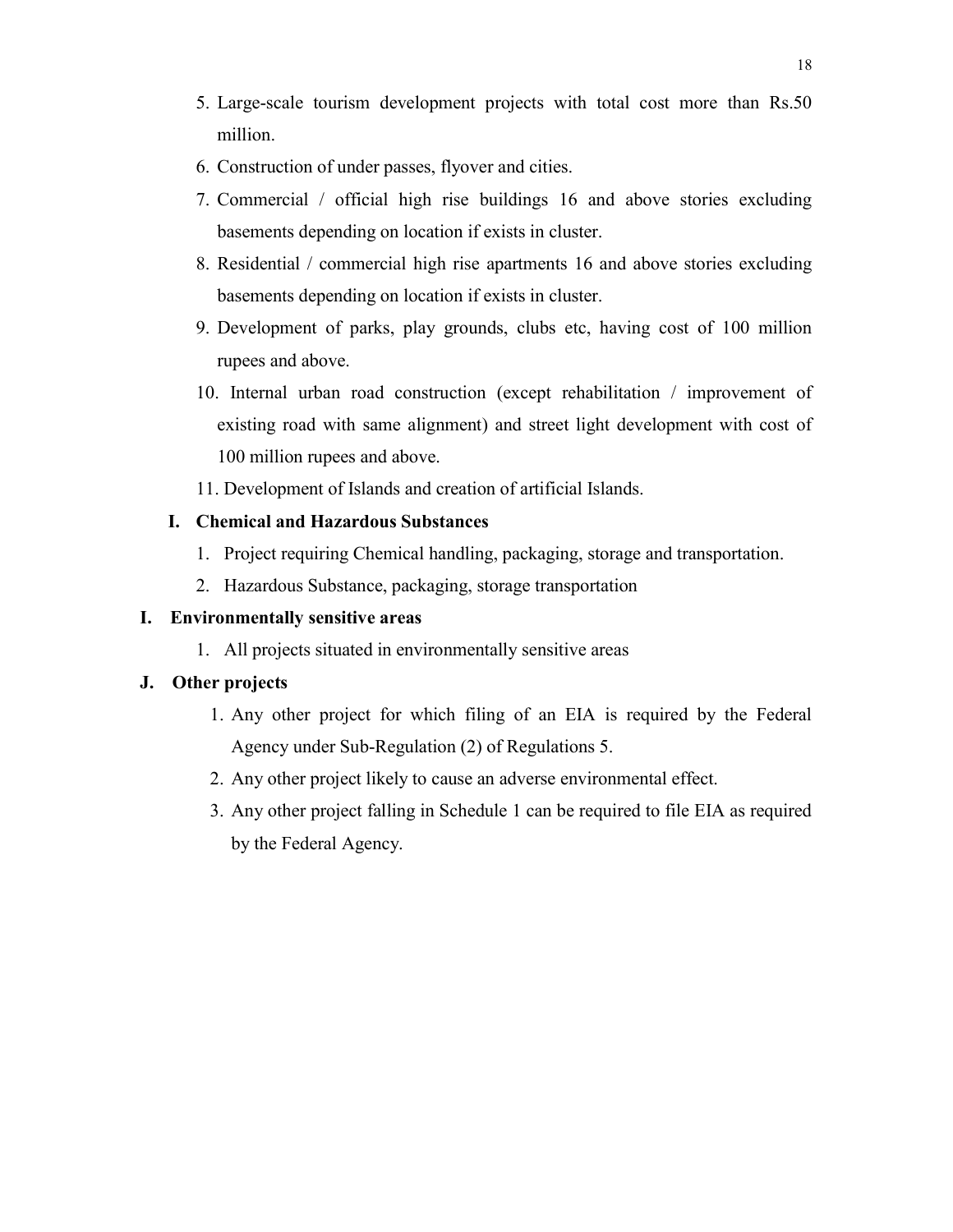### SCHEDULE III [See Regulation 4] List of projects requiring Checklist/Proforma

- i. Construction of, offices and small commercial buildings of any kind, ware houses, marriage / banquet facilities, large scale motor vehicles workshops (more than 10 motor base), restaurants / food outlets (compact, more than 50 persons) Subject to the compliance with existing zoning laws.
- ii. Reconstruction / rehabilitation of roads.
- iii. On-farm dams.
- iv. Lining of existing canals and /or water courses.
- v. Petrol pumps, CNG, LNG, LPG stations including filling stations.
- vi. Car service stations or service stations.
- vii. Projects promoting energy efficiency.
- viii. Brick Kilns.
- ix. Canal cleaning
- x. Forest harvesting operations.
- xi. Rural schools and basic health units.
- xii. BTS Towers (see Schedule X).
- xiii. Construction of LPG/LNG storage facility (more than 50 MMBTU).
- xiv. Scrap yards (Kabaar Khana).
- xv. Asphalt Plants.
- xvi. Batching Plants.
- xvii. Pesticides Warehouses.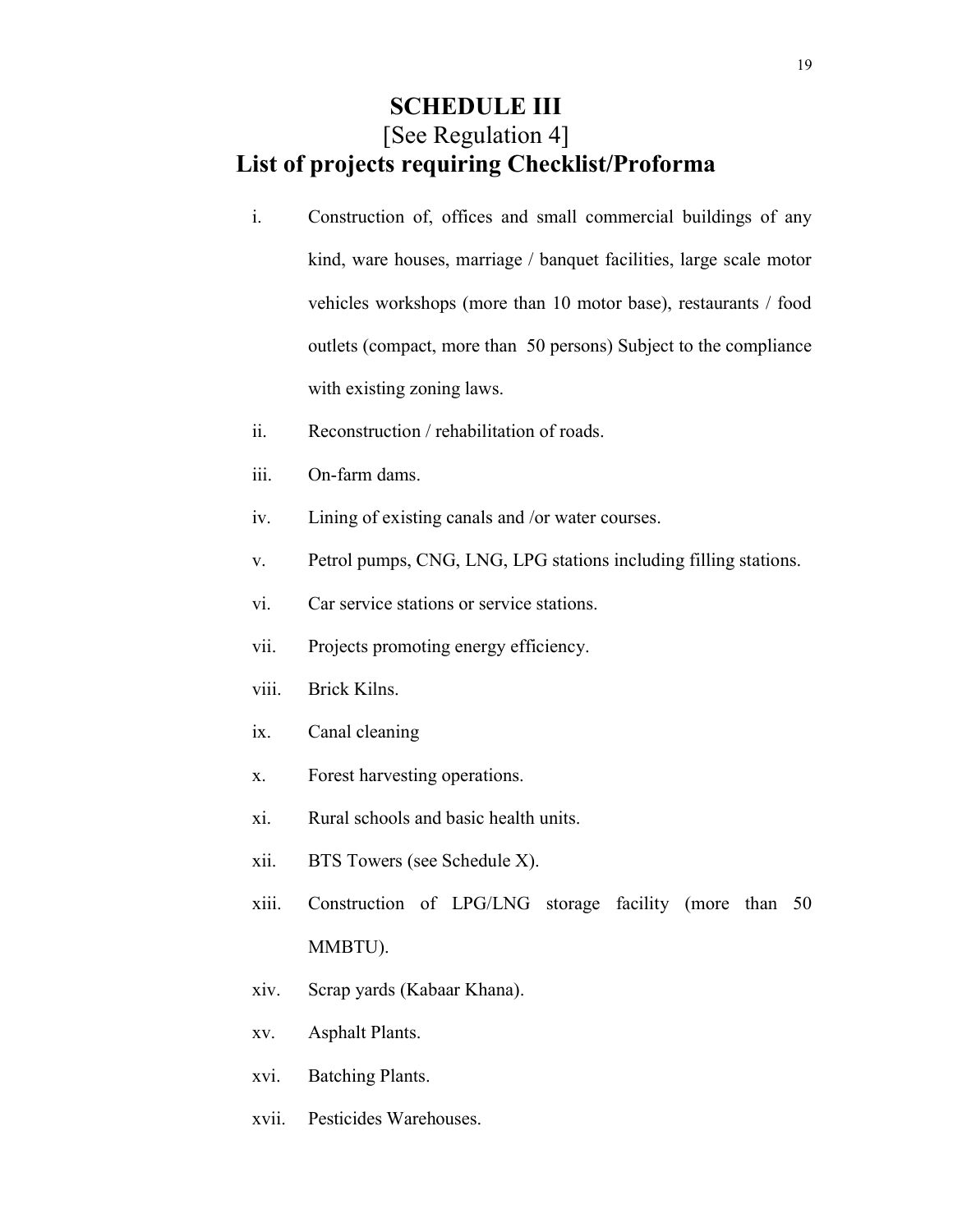- xviii. Petrochemicals complex Warehouses.
- xix. Any other project as deemed appropriate by the Federal Agency.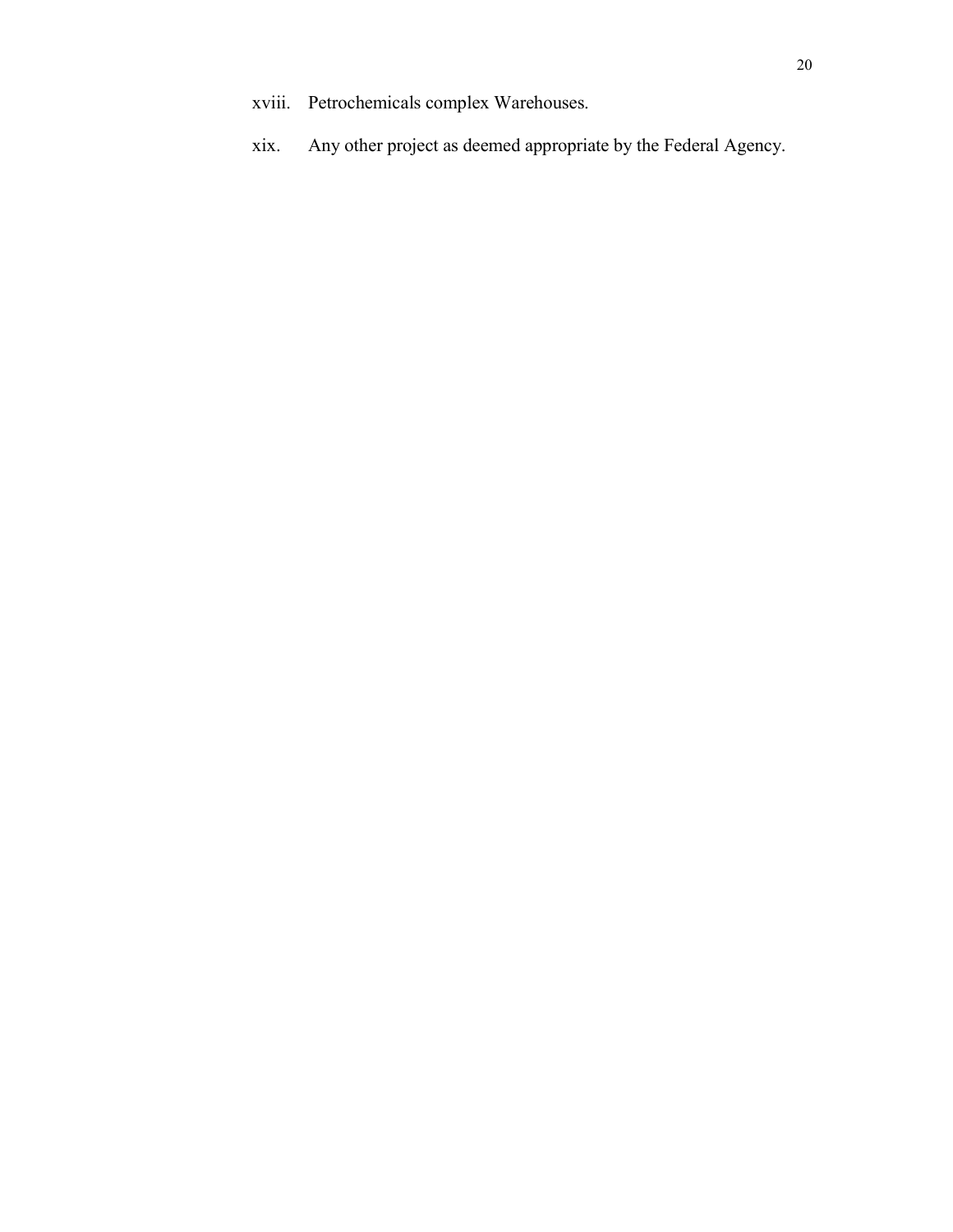# SCHEDULE IV (FEE) (A) [See Regulation 10]

# IEE/Checklist/Profroma/EIA Processing Fee

| <b>Total Project Cost</b> | ŒE             | EIA            | Checklist/Proforma |
|---------------------------|----------------|----------------|--------------------|
| Up to 50 Million          | $500,000/$ -   | $10,00,000/$ - | $1,00,000/$ -      |
| Above 50 Million          | $10,00,000/$ - | $20,00,000/$ - | $2,00,000/$ -      |

| <b>(B)</b>                                    |
|-----------------------------------------------|
| [See Regulation 10]                           |
| <b>IEE/Checklist/Profroma/EIA Renewal Fee</b> |

| <b>Total Project Cost</b> | [EE           | EIA           | <b>Checklist/Proforma</b> |
|---------------------------|---------------|---------------|---------------------------|
| Up to 50 Million          | $3,00,000/$ - | $6,00,000/$ - | $50,000/-$                |
| Above 50 Million          | $5,00,000/$ - | 10,00,000/-   | $1,00,000/$ -             |

## (C) [See Regulation 10] IEE/Checklist/Profroma/EIA Review Committee Members Fee

| <b>Total Project Cost</b> | IEE                | EIA                | <b>Checklist/Proforma</b> |
|---------------------------|--------------------|--------------------|---------------------------|
| Up to 50 Million          | 50,000/- (Per-     | $1,00,000$ /-(Per- | $25,000$ /- (Per-         |
|                           | member)            | member)            | member)                   |
| Above 50 Million          | $1,00,000$ /-(Per- | $2,00,000$ /-(Per- | 50,000/- (Per-            |
|                           | member)            | member)            | member)                   |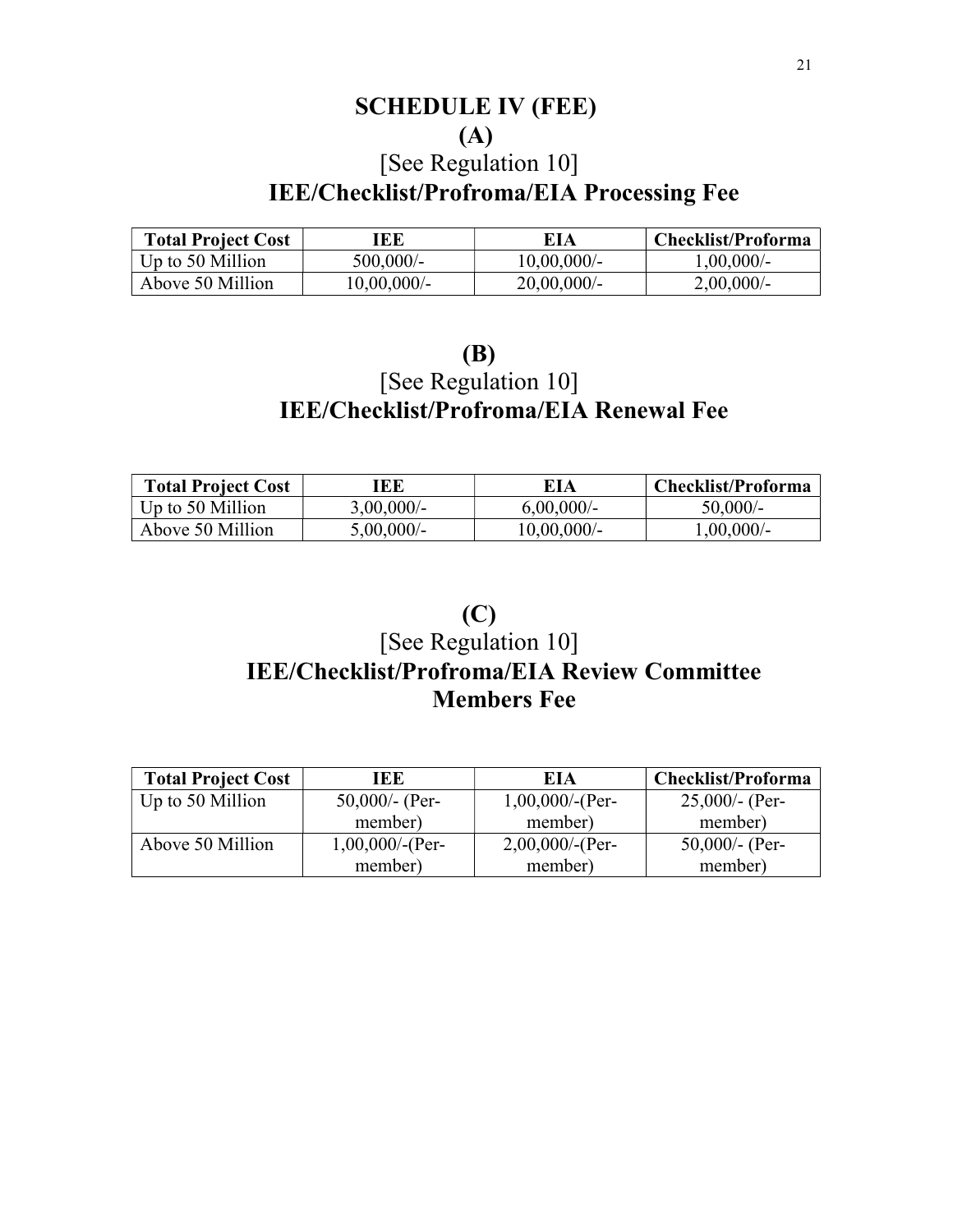# SCHEDULE V

[See Regulation 11(2) (a)]

# Application Form

| 1. | Name and address of proponent        | Phone:  |
|----|--------------------------------------|---------|
| 2. | Description of project               | Fax:    |
| 3. | Location of project                  | Telex:  |
| 4. | Objectives of project                |         |
| 5. | IEE/Checklist/Profroma/EIA attached: | Yes/No: |
| 6. | Have alternative sites been          | Yes/No  |
| 7. | considered and reported in the       |         |
|    |                                      |         |

8. IEE/Checklist/Profroma/EIA?

7. Existing land use: Land requirement:

8. Is basic site data (only tick yes if the available, or has it data is reported in the been measured? IEE/Checklist/Profroma/EIA)

|                                  | Available              | Measured        |
|----------------------------------|------------------------|-----------------|
|                                  |                        |                 |
| Meteorology (including rainfall) | Yes/No                 | Yes/No          |
| Ambient air quality              | Yes/No                 | Yes/No          |
| Ambient water quality            | Yes/No                 | Yes/No          |
| Ground water quality             | Yes/No                 | Yes/No          |
| 9. Have estimates of the         | Estimated              | <b>Reported</b> |
| following been reported?         |                        |                 |
| Water balance                    | Yes/No                 | Yes/No          |
| Solid waste disposal             | Yes/No                 | Yes/No          |
| Liquid waste treatment           | Yes/No                 | Yes/No          |
| 10. Source of power:             | Power requirement      |                 |
| 11. Labour force:                | Construction operation |                 |
| (number)                         |                        |                 |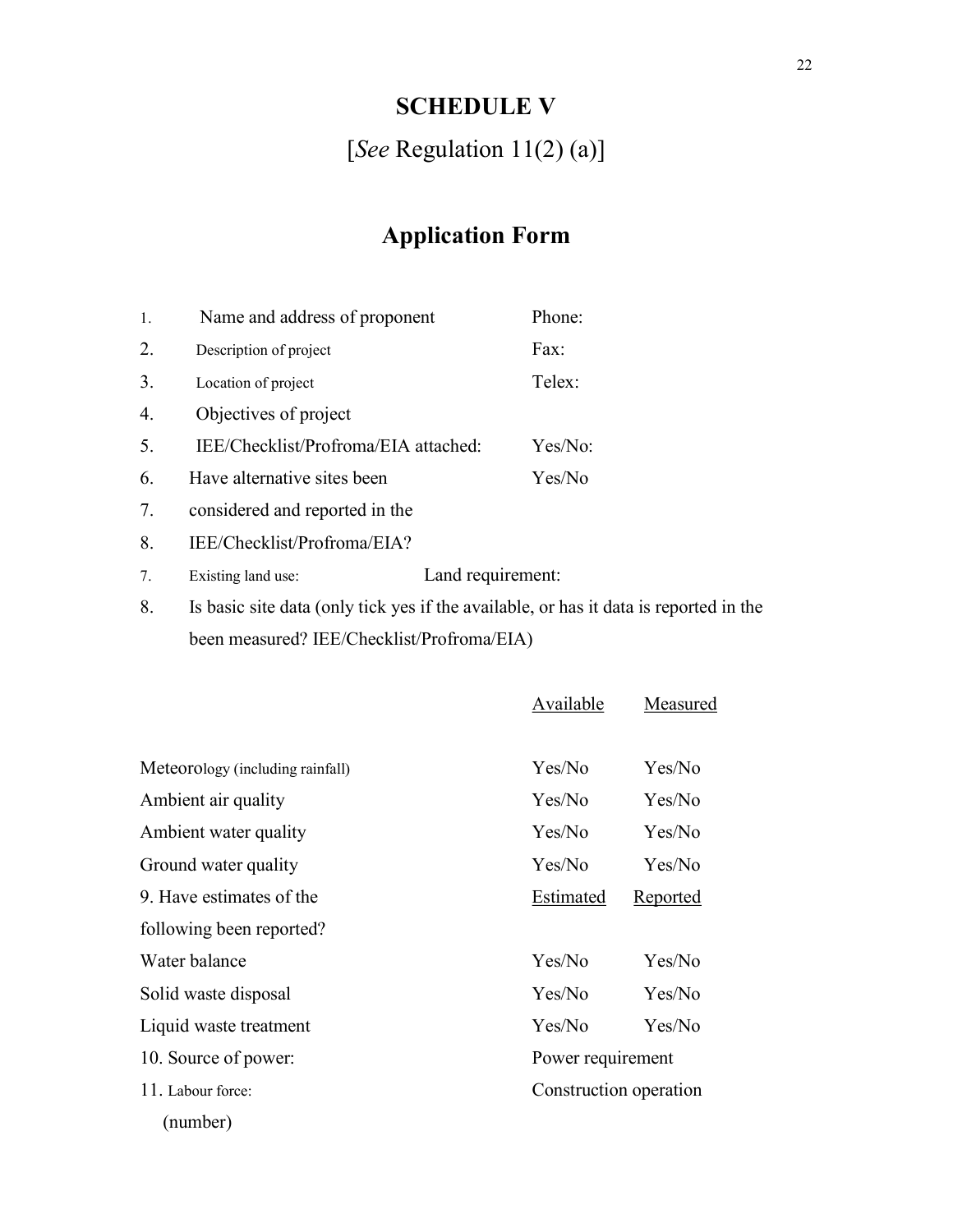Verification.- I do solemnly affirm and declare that the information given above and contained in the attached IEE/EIA is true and correct to the best of my knowledge and belief.

Date \_\_\_\_\_\_\_ Signature:

Name &

Designation of proponent:

Official stamp/seal: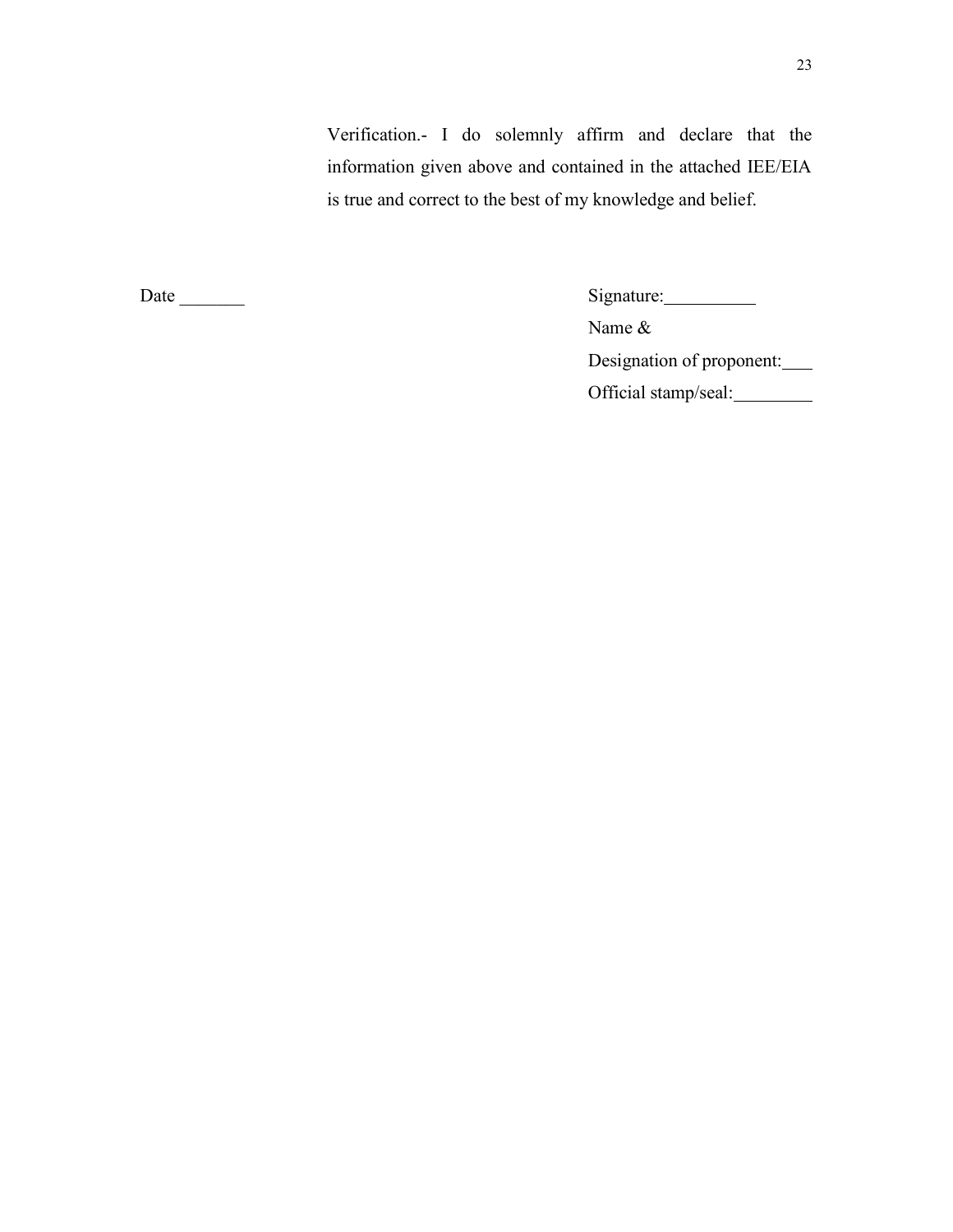# SCHEDULE VI [See Regulation 16]

### Decision on IEE /Checklist/Profroma

1. Name and address of proponent 2. Description of project 3. Location of project  $\qquad \qquad$ 4. Date of filing of IEE/Checklist/Profroma 5. After careful review of the IEE/Checklist/Profroma, the Federation Agency has decided – (a) to accord its approval, Subject to the following conditions:  $\therefore$  or (b) that the proponent should Submit an IEE of the project, for the following reasons – [Delete (a) or (b), whichever is inapplicable] Dated and the state of the state of the state of the state of the state of the state of the state of the state of the state of the state of the state of the state of the state of the state of the state of the state of the

Tracking No.

Director General (Pak-EPA) Federal Agency (Official stamp/seal)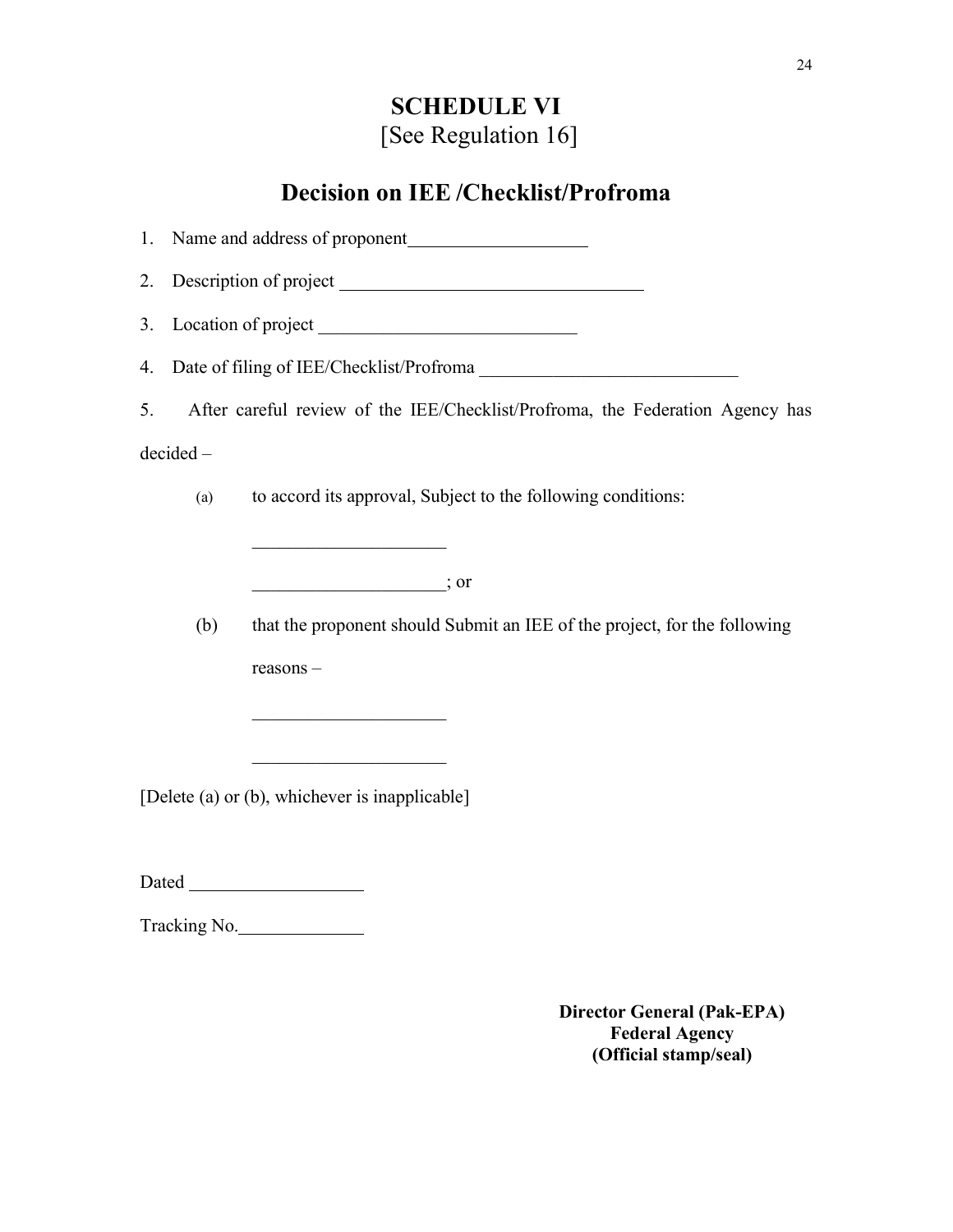# SCHEDULE VII [See Regulation 16]

### Decision on EIA

1. Name and address of proponent 2. Description of project 3. Location of project 4. Date of filing of EIA 5. After careful review of the EIA, and all comments thereon, the Federation Agency has decided – (a) to accord its approval, Subject to the following conditions:  $\overline{\phantom{a}}$  ; or (b) that the proponent should Submit an EIA with he following modifications  $\vdots$  or (c) to reject the project, being contrary to environmental objectives, for the following reasons:  $\mathcal{L}_\text{max}$  , where  $\mathcal{L}_\text{max}$  and  $\mathcal{L}_\text{max}$ [Delete (a)/ (b)/(c), whichever is inapplicable] Dated Tracking No.

> Director General (Pak-EPA) Federal Agency (Official stamp/seal)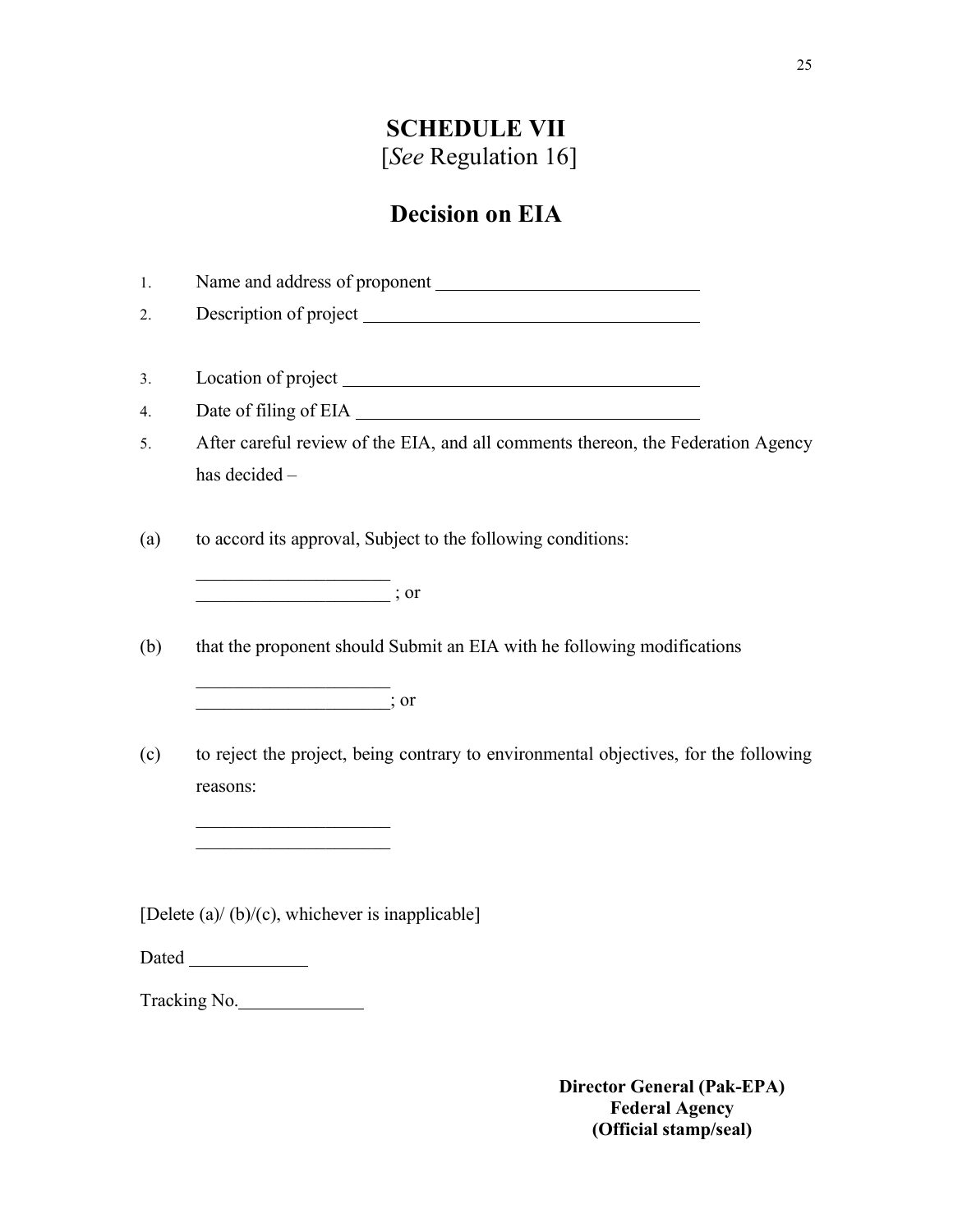### SCHEDULE VIII [See Regulations 17(2)]

### Undertaking

I, (full name and address) as proponent for (name, description and location of project) do hereby solemnly affirm and declare that I fully understand and accept the conditions contained in the approval accorded by the Federal Agency bearing tracking no.\_\_\_\_\_dated \_\_\_\_\_\_\_\_, and undertake to design, construct and operate the project strictly in accordance with the said conditions and the IEE/EIA.

Date

Signature: Name & Designation of proponent: Official stamp/seal:

Witnesses: (full names and addresses)

 $(1)$ 

 $(2)$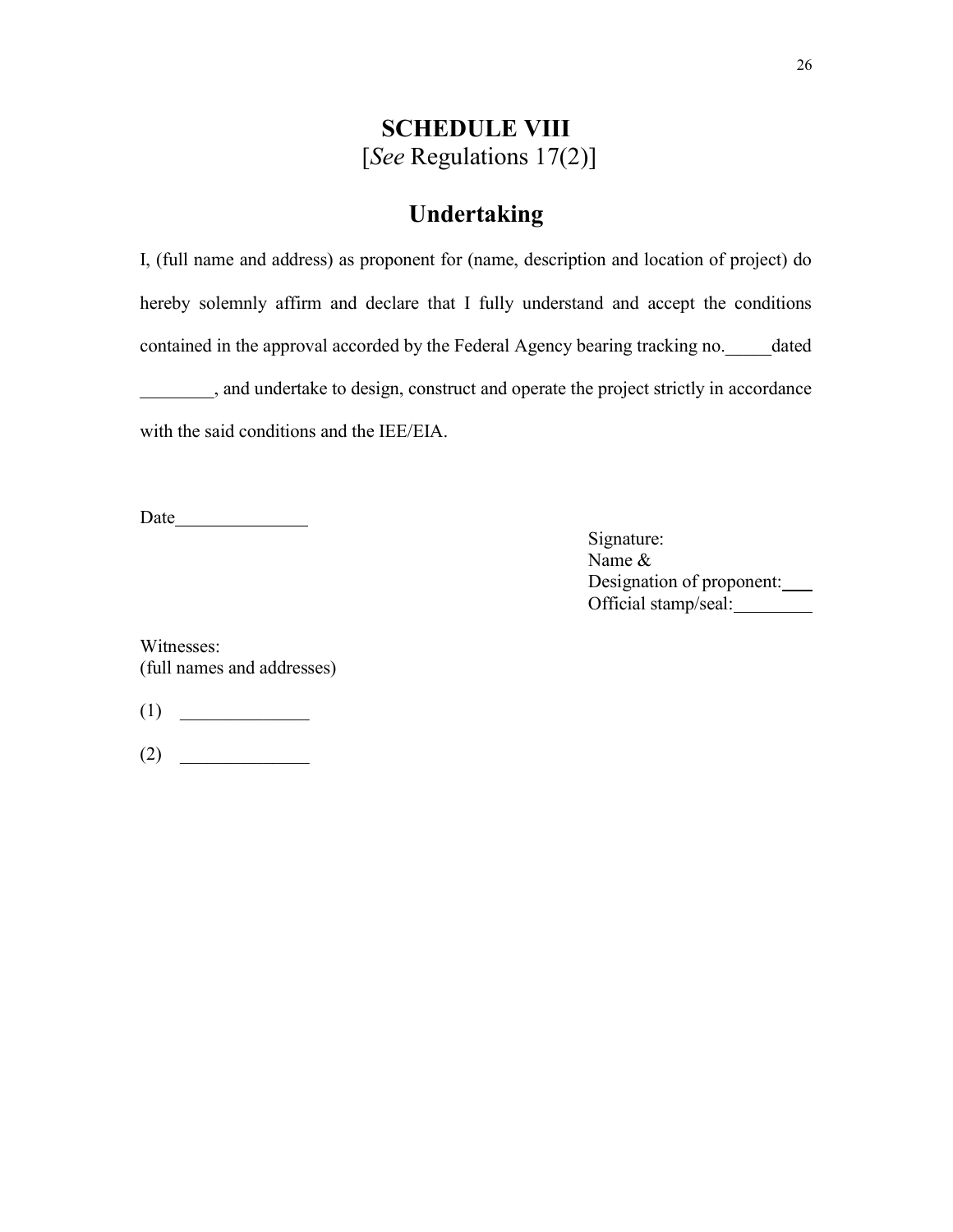# SCHEDULE IX [See Regulation 25]

# FORM OF REGISTERS FOR IEE/Checklist/Profroma AND EIA PROJECTS

# S. No. Description Relevant information

| 1.  | Tracking number                               |
|-----|-----------------------------------------------|
| 2.  | Category type (as per Schedules I, II and II) |
| 3.  | Name of proponent                             |
| 4.  | Name and designation of contact person        |
| 5.  | Name of registered consultant                 |
| 6.  | Description of project                        |
| 7.  | Location of project                           |
| 8.  | Project capital cost                          |
| 9.  | Date of receipt of IEE/EIA                    |
| 10. | Date of confirmation of completeness          |
| 11. | Approval granted (Yes/No)                     |
| 12. | Date of approval granted or refused           |
| 13. | Conditions of approval (if any)               |
| 14. | Reasons for refusal (if any)                  |
| 14. | Date of undertaking                           |
| 15. | Date of extension of approval validity        |
| 16. | Period of extension                           |
| 17. | Date of commencement of construction          |
| 18. | Date of issue of confirmation of compliance   |
| 19. | Date of commencement of operations            |
| 20. | Dates of filing of monitoring reports         |
| 21. | Date of cancellation, if applicable           |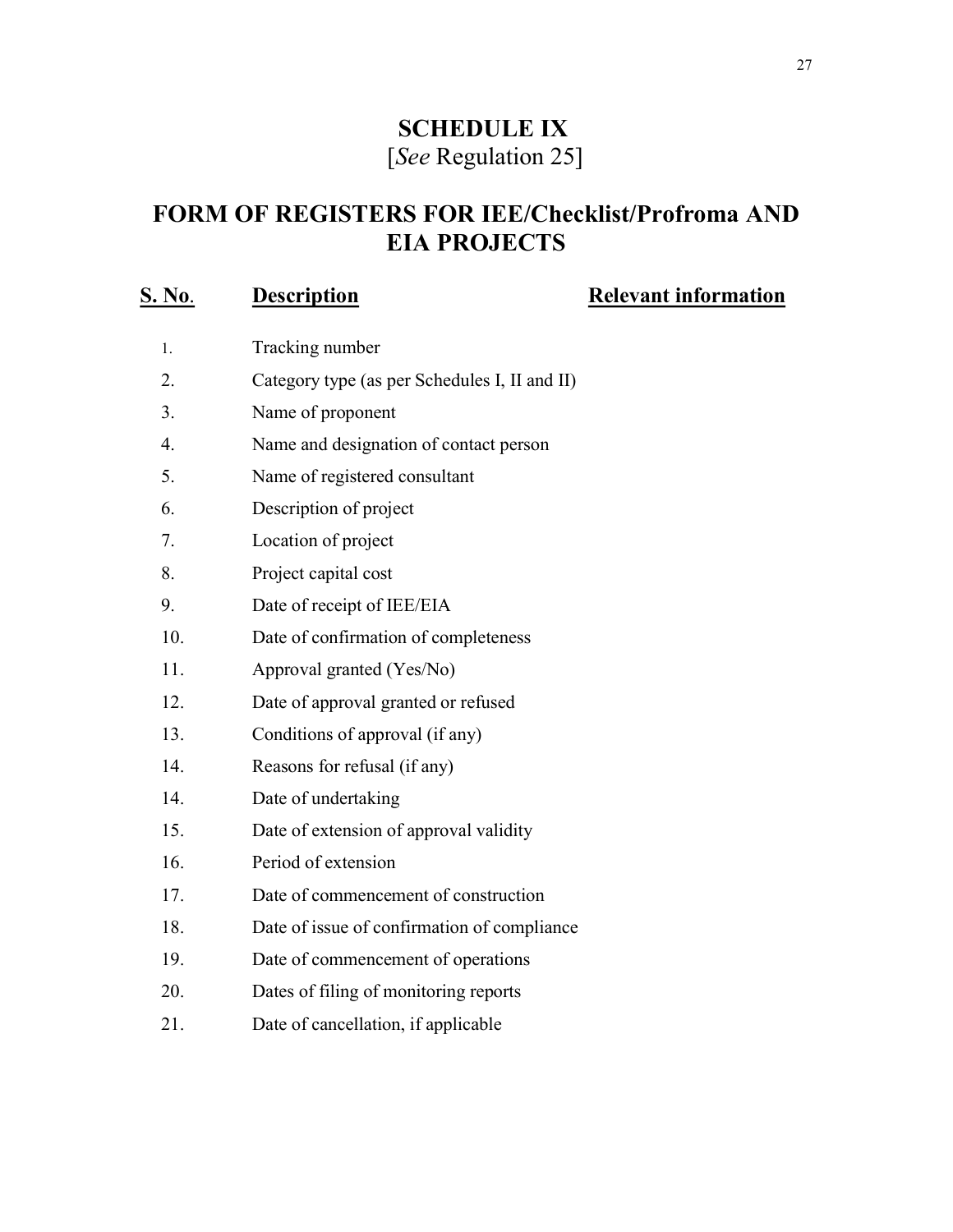### SCHEDULE X [See Regulations 6 & 28] ENVIRONMENTAL EXAMINATION **PROFORMA**

| 1.  | Name & Address of Proponent                                        |                         |
|-----|--------------------------------------------------------------------|-------------------------|
| 2.  | Name, Address, Phone / Mobile number of Contact Person             |                         |
| 3.  | ID & Location of project Site                                      |                         |
| 4.  | Location / Site Map of project.                                    | Attached / Not Attached |
| 5.  | <b>Existing Land Use</b>                                           |                         |
| 6.  |                                                                    |                         |
| 7.  | Undertaking by the proponent that the land / property stands       | Attached / Not Attached |
|     | leased in the name of the proponent.                               |                         |
| 8.  | Undertaking by the proponent that Permission Letter shall be       | Attached / Not Attached |
|     | obtained from Relevant Authorities.                                |                         |
| 9.  | Location of Generator Set (if any) i.e. Ground / Roof Top / Other  |                         |
|     | Indicate the type of Fuel and Lubricants used in Generator Set (if | Attached / Not Attached |
|     | any), Storage Capacity and Handling Arrangement. Certificate of    |                         |
|     | prescribed fuel mix having the option for using Alternate Energy   |                         |
|     | as primary and Gird as secondary source. However, Generator Set    |                         |
|     | can only be used as tertiary source.                               |                         |
| 10. | Anticipated Quantities and Qualities of:                           | If Applicable           |
|     | a). Solid Waste                                                    |                         |
|     | b). Liquid Waste                                                   |                         |
|     | c). Gaseous Emission                                               |                         |
|     | d). Noise                                                          |                         |
|     | e). Vibration                                                      |                         |
| 11. | Mode of Ultimate Disposal of Liquid and Solid Waste                |                         |
| 12. | Feasibility Report of the Project                                  | Attached / Not Attached |
|     |                                                                    |                         |